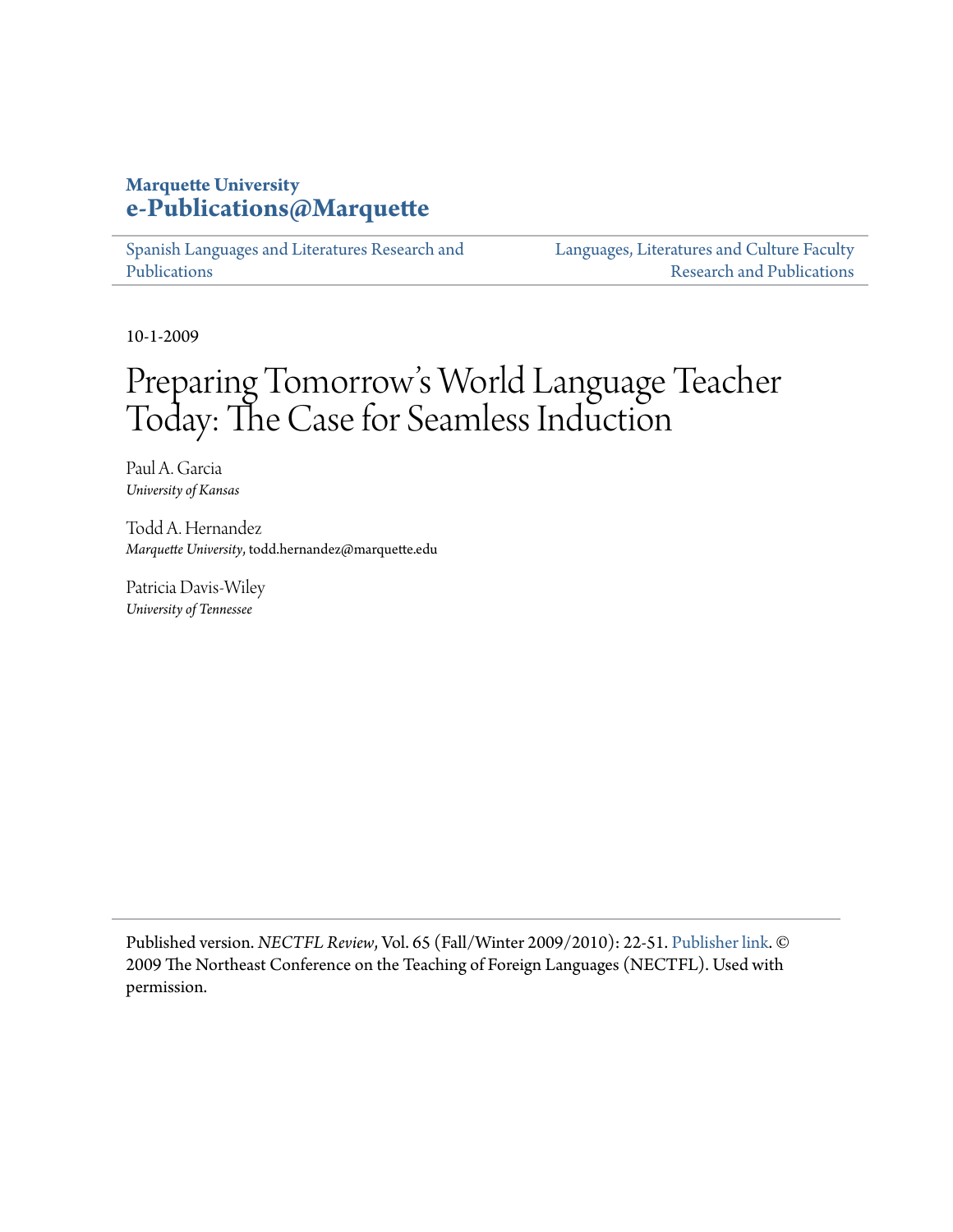# **Preparing Tomorrow's World Language Teacher Today: The Case for Seamless Induction**

Paul A. García *University of Kansas (Retired)*

Todd A. Hernández *Marquette University*

Patricia Davis-Wiley *The University of Tennessee*

#### **Abstract**

This essay is a call to action. It offers a comprehensive overview of the challenges facing world language (WL) teacher educators and their employers, the K-12 schools, during the teacher induction period. We propose a new paradigm for WL teacher education based on national accreditation standards, best-practice pedagogy, insights from the professional literature on methods education, and the enhanced role of the

**Paul A. García** (Ph.D., University of Illinois) is currently Visiting Associate Professor of Foreign Language Education and Director of the Ph.D. program in Second Language Acquisition, Instructional Technology (SLA/IT) at the University of South Florida. Prior to teaching at the University of Kansas (1998-2006), he taught German and Spanish and was the FL supervisor for the Kansas City, Missouri, Schools (1973-1998). He was President of ACTFL in 2000, NADSFL (1989-92), FLAM (1984-88), and ALL (1992-1995). His publications and many conference workshops concern immersion, listening comprehension, and methods/bestpractice pedagogy.

**Todd A. Hernández** (Ph.D., University of Kansas) is Assistant Professor of Foreign Language Education and Spanish, and Coordinator of the First-Year Spanish Language Program at Marquette University. His most recent research examines the role of motivation in shaping speaking performance in a study abroad context. He has published articles in journals such as *Applied Language Learning, Foreign Language Annals, Hispania,* and *Modern Language Journal.*

**Patricia Davis-Wiley** (Ed.D., University of Houston) is Professor of WL/ESL Education in the Department of Theory and Practice in Teacher Education at The University of Tennessee, Knoxville. She is a former high school WL teacher, active conference keynoter and presenter in both WL and ESL Education, has research interests in the efficacy of early second language study, and is the new Editor of *The TFLTA Journal.*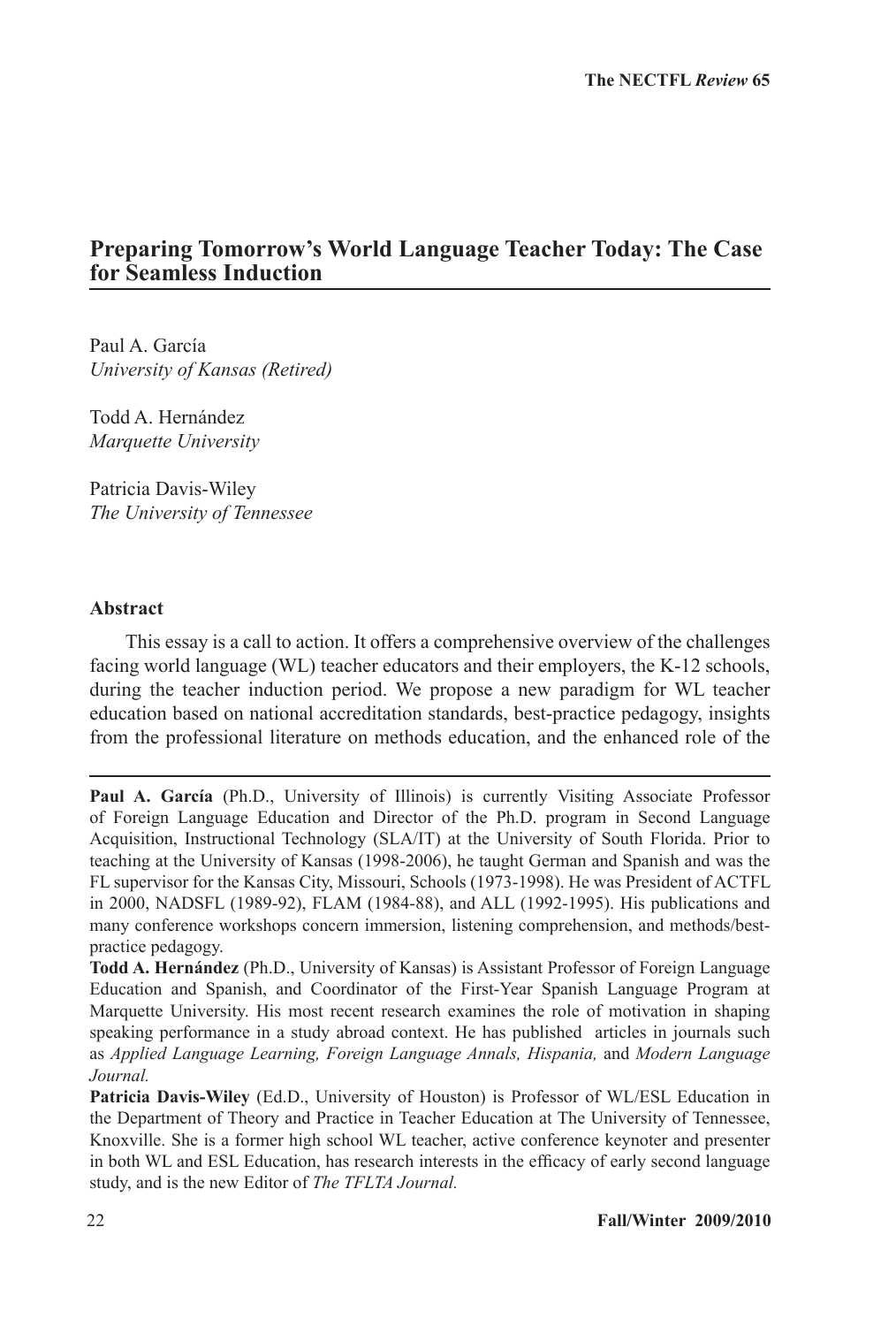methods instructor/supervisor. In order to become successful in the classroom, the preservice educator undergoes a seamless period of induction that is student-centered and college/university-supported beyond the classroom arena.

#### **Introduction**

For the foreseeable future, the overall quality of American teacher education will continue to be judged as the mathematical product of two factors. One factor is measurable student achievement. The second is the relationship between the teacher educators and the recipients of their graduates, the K-12 schools that contract the newlylicensed teachers.<sup>1</sup> World language (WL) teacher education is a constituent subset

*We who consider WL studies essential toAmerican K-12 education must ensure that the journey from pre-service apprenticeship (the WL teacher candidate) to in-service professionalism (the WL teacher) becomes a seamless induction.*

of this equation. As such, it must conform to both internal and external critical proofing of its induction results. The disappointing contract between *promised* and *delivered* the arrival of the novice WL teacher to the classroom who is perceived as under-prepared pedagogically or professionally (García & Petri, 1999, 2000; Schrier, 2008) or attitudinally (Wilkerson, 2008) undermines what in another venue would be termed consumer confidence in the product. Based on such insights and conclusions (Levine, 2006), as well as the surveys and case studies described in the next section, this continuing dilemma poses a significant challenge for teacher education.

We who consider WL studies essential to American K-12 education must ensure that the journey from preservice apprenticeship (the WL teacher candidate) to inservice professionalism (the WL teacher) becomes a seamless induction. This requires the implementation of appropriate standards of attainment for all components of the process in

order to provide stakeholders — parents, students, and school leaders — with a quality professional, the novice teacher.

Presently, this is not the case. Our discipline's in-house critics suggest that WL teacher induction is not in consonance with our goal that language learning is for everyone (*Standards for Foreign Language Learning in the 21st Century* [*SFLL*, 2006]). Pre-service teachers, we are told, are unprepared to work with students in a variety of areas from language skills to cultural content. As a result, this systemic dissonance manifests itself again and again during and after induction (García, 1998; Schulz, 2000; Tedick, 2009; Tedick & Walker, 1995). Tedick (2009) points out that WL teacher preparation programs continue to maintain the grammar-focused status that is evident in K-12 classrooms. She suggests that current practices divorce learning of teaching from language learning for the pre-service major. Furthermore, she argues that student teaching experiences are isolated from teacher education coursework, and WL and schools of education remain disconnected rather than united in the teacher education enterprise. To create, instead, a focused, harmonious system for induction, we offer in this paper our recommendations for transforming the induction of future WL instructors.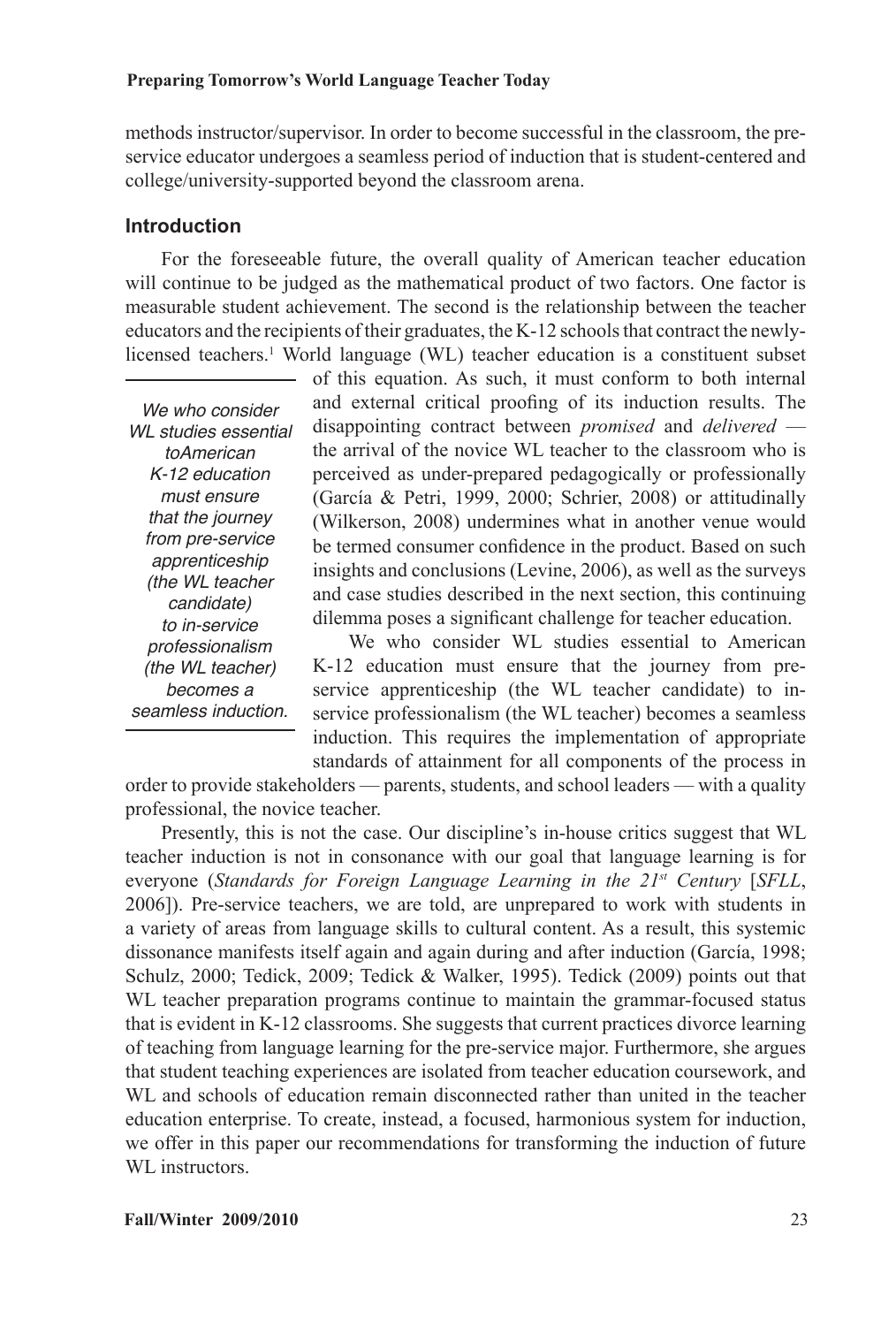The argument that student achievement is a product of the teacher's subject matter knowledge and pedagogical skills (Tedick, 2009) is irrefutable when our own constituents — both senior and novice teachers — provide detailed testimony that challenges maintaining the *status quo* of induction. These proponents of K-16 WL studies include WL faculty and involved community members; they cite multiple examples of process discordance that they have witnessed in their schools, in their children's schools, and among colleagues. Practitioners and researchers enumerate a breadth of internal discontent with WL teacher education that of course resonates externally among education critics and school leaders. The following serves as a synthesis or distillate of such observations:

- Coursework for the WL education major is considered ineffective and inadequate (García & Petri, 1999).
- Teacher candidates perceive themselves overwhelmed by the obligations of teaching (Schrier, 2008).
- Language and education courses are criticized for their content or the lack thereof. Their perceived irrelevance to the classroom context is related by both the pre-service major and the novice teacher to listeners, including experienced colleagues, who themselves affirm those negative opinions by commiserating that their own education did not portray the real world of the school day either (Cooper, 2004).
- Insufficient and inappropriate field placement opportunities complicate a pre-service major's apprenticeship experience in the classroom (Cooper, 2004; Raymond, 2002).
- Professors express concern that there are fewer quality mentors than are needed to assist inductees. This results in the methods instructor confirming the absence of appropriate visit sites and models, attested to in students' field reports (García, Davis-Wiley, Hernández, & Petri, 2003).
- Pre-service majors tell of having observed best-practice techniques, but they also report having witnessed a good deal of obsolete and worstpractice pedagogy (García & Long, 1999; García & Petri, 2000; Tedick, 2009).
- Pre-service majors also convey instances of a mentor teacher's poor or awkward second language (L2) skills, the overwhelming use of English in the classroom (Wilkerson, 2008), the desultory rote use of textual materials (García & Petri, 2000). Teacher-fronted discussion is the predominant discourse mode, rather than pair or small-group interactions (Lee & VanPatten, 2003).
- The omnipresent worksheet is the overused staple of seat work, (i.e., code for quiet time).
- Experienced teachers share with the teacher candidate that they themselves were not aware of the multiplicity of perspectives political, legal, social, technical, and pragmatic issues — they initially encountered.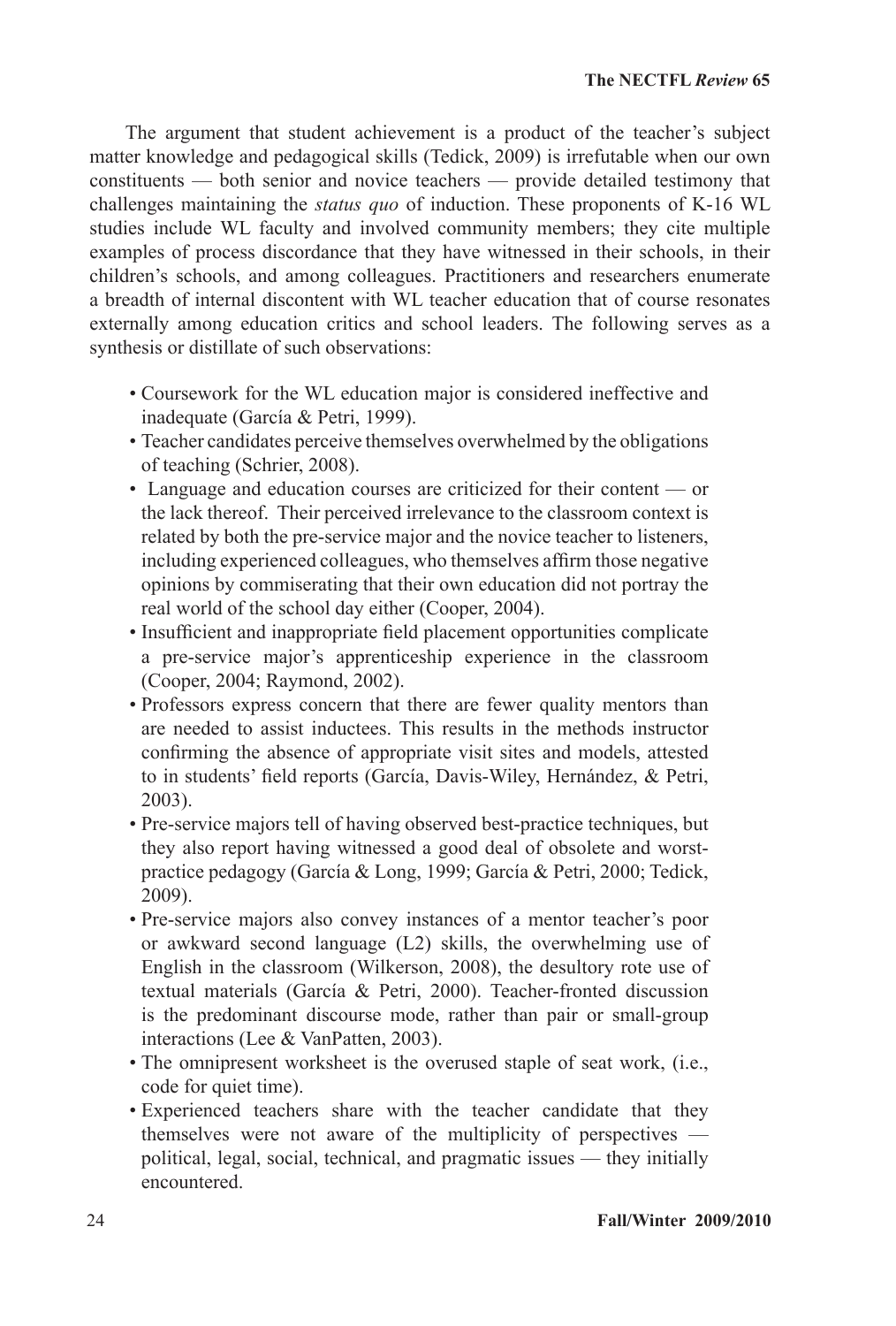• Appropriate target language vocabulary and usage, together with cultural aspects considered necessary for effective instruction, had to be learned on the job, in the trenches, by trial and error, and almost always alone.

This formidable indictment of our WL induction process contradicts the successes that our supporters point to for language studies. This apparent disharmony requires a brief digression.

Proponents of WL studies appropriately speak of efforts to achieve standardsbased classroom instruction, technology implementation, extended and articulated sequences, and successful immersion language programs. On its face, the juxtaposition of dismal induction results with apparent progress in schools would naturally cause

*"How can we assert that we are successful in school language programs if our teacher training results are inconsistent, or worse, our future teacher corps illequipped?"*

consternation (Allen, 2002; Cooper, 2004; Lange & Sims, 1990). Some of these successes, when reviewed historically (i.e., standards-based WL education), were the result of such forward-thinking leaders as Zimmer-Loew of the American Association of Teachers of German (AATG) and Scebold of the American Council on the Teaching of Foreign Languages (ACTFL). They caught the wave of American education policy in the 1990s that fostered experimentation and initiatives in classes nationwide, through technology and Foreign Language Assistance Program (FLAP) grants.<sup>2</sup> Our profession's leaders and many others realized the importance of WLs participating in mainstream educational reform. At

the same time, that intrinsically illogical and third equation — "poor induction equals success" — produces a further question: "How can we assert that we are successful in school language programs if our teacher training results are inconsistent, or worse, our future teacher corps ill-equipped?" We consider immersion programs to be an exemplary case in point.

**Fall/Winter 2009/2010** 25 We know that students in immersion programs on average achieve high academic scores in their schoolwork, despite, or because of, being taught the core content in French or German or Spanish (Bernhardt, 1992; Cummins, 1998; Harley, 1998; Wilburn-Robinson, 1998). Additionally, their L2 proficiency easily outpaces other school-based language programs and is inspirational. The consequent numerical growth of immersion programs over the last 25 years is encouraging [Center for Applied Linguistics (CAL), 2007].<sup>3</sup> But at the same time, WL proponents cannot enjoin all communities to adopt immersion as the prevailing mode of language instruction. The fundamental reason is simple. Our immersion teacher cadre is almost entirely not the product of American higher education; the teachers are overwhelmingly foreign imports. Neither their language skills nor their pedagogical training is attributable to a *Made in USA* label. Heritage speakers and non-native teachers are excellent immersion professionals; it is their critical mass in K-12 education that is negligible. Their presence would not sustain even the extant immersion schools if the non-US citizen faculty were to return home, much less provide staff for newly-implemented programs. The success of immersion in language and content for K-12 students is not a direct result of excellence in American WL teacher induction; therefore, induction for French, German, and Spanish immersion, and now Chinese as an L2 or even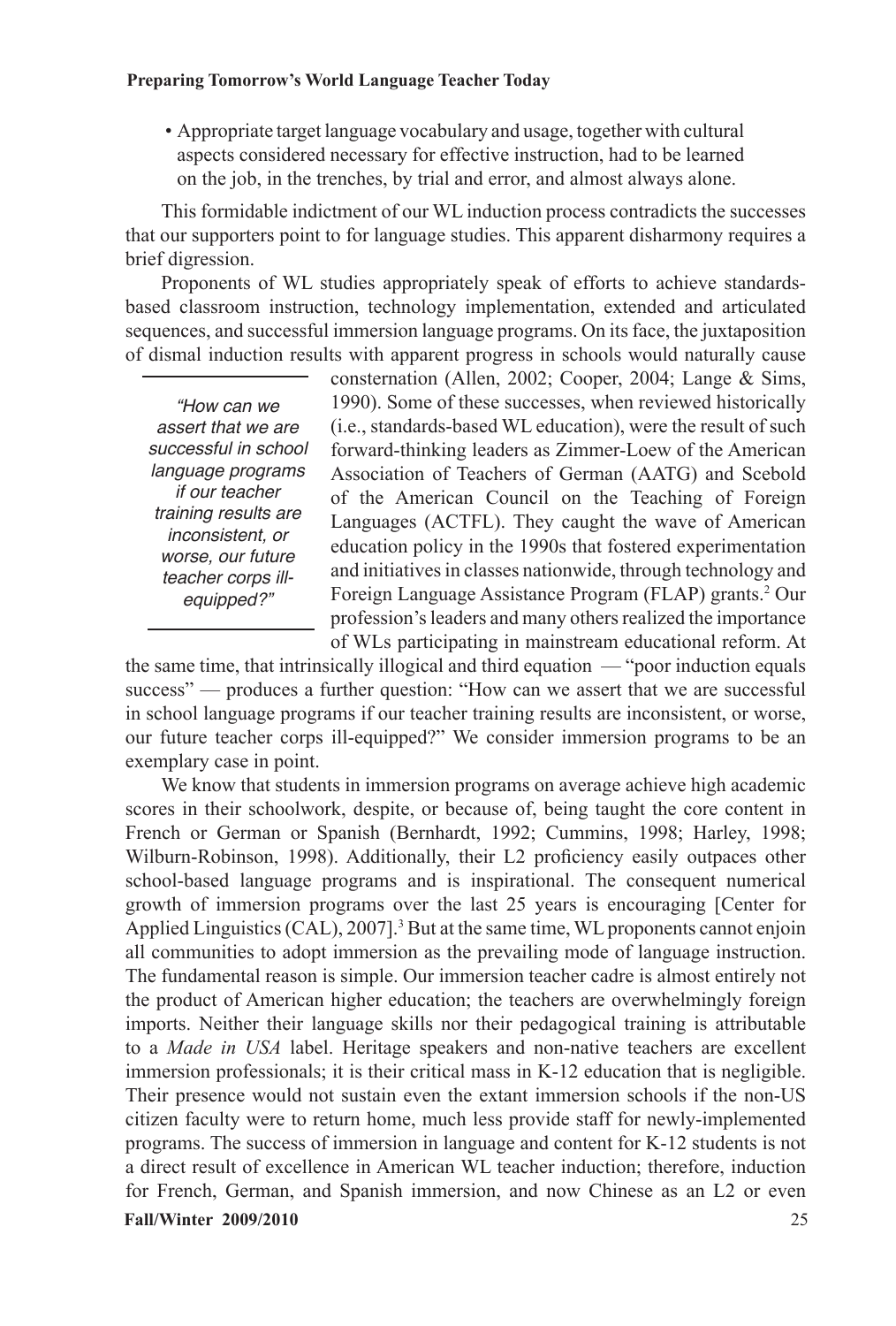immersion language — as was the case with Japanese — remains dependent upon teacher recruitment efforts that take place outside the United States (García, Lorenz, & Robison, 1995). Our colleges do not have a sufficient number of students to replace immersion staff needs or expand programs. The current induction process that we seek to change cannot justifiably claim immersion education as one of its achievements. This explains how the apparently contradictory pattern of successful programming and inadequate teacher induction can coexist.

As much as we recognize the influence of either external or internal factors that discourage change, we must offer an attainable solution to enhance WL teacher preparation. We do so by building upon the experiences and insights of our profession. First, we affirm the absolute need for greater cooperation between stakeholders*.* This principle would reconnect teacher education to the K-12 sector through structures of continuous mutual support that characterize pre-service through beginning teacher status. Rather than continue a fragmented approach, the new partnership becomes comentoring. Such a professional relationship is within the financial reach and faculty capability even of modest-sized colleges and universities, especially those whose historic mission has been to provide their region with teachers, as our project explains below. Changing the sometimes competing pre-service and in-service stages into a purposefully joined unit is how we bring gown (the teacher-educator institution) to town (the teacher employer), in deed and in detail, just as lifelong learning and a selfevolving community are the *sine qua non* for WL education.

The broad framework for our recommendations is a restructured learning continuum based on three key individuals: the university methods professor who

also serves as onsite supervisor, the pre-service major, and the cooperating teacher. They are our principal actors and change agents. Although in a sense their roles are not new, it is their collaborative behaviors and contractual responsibilities for promotion and scheduling that undergo and promote change. To operationalize the work of the triad in a general and replicable pattern, we propose the establishment and implementation of a series of demonstration projects over a four or five year period (see Appendix A). Their individual foci would address the varied needs of K-12 WL education: immersion, middle school, early-start, high school. The limited models are purposely differentiated with respect to the specific goals, while the key program components remain the same for the triad. University supervisors with research interests in teacher education are sustained in their quest for promotion or tenure through appropriate research design components. Cooperating

*The broad framework for our recommendations is a restructured learning continuum based on three key individuals: the university methods professor who also serves as onsite supervisor, the preservice major, and the cooperating teacher*.

teachers learn how their discipline has evolved and continues to do so. The pre-service majors enjoy an appropriate amount of personal attention. Where they exist, district language supervisors participate as full, ex-officio members of the triad. Not to be forgotten of course are the supportive college and school officials who are committed to excellence in K-12 education. A central clearinghouse for the project and its constituents would develop implementation plans, phase-in schedules, and coordinate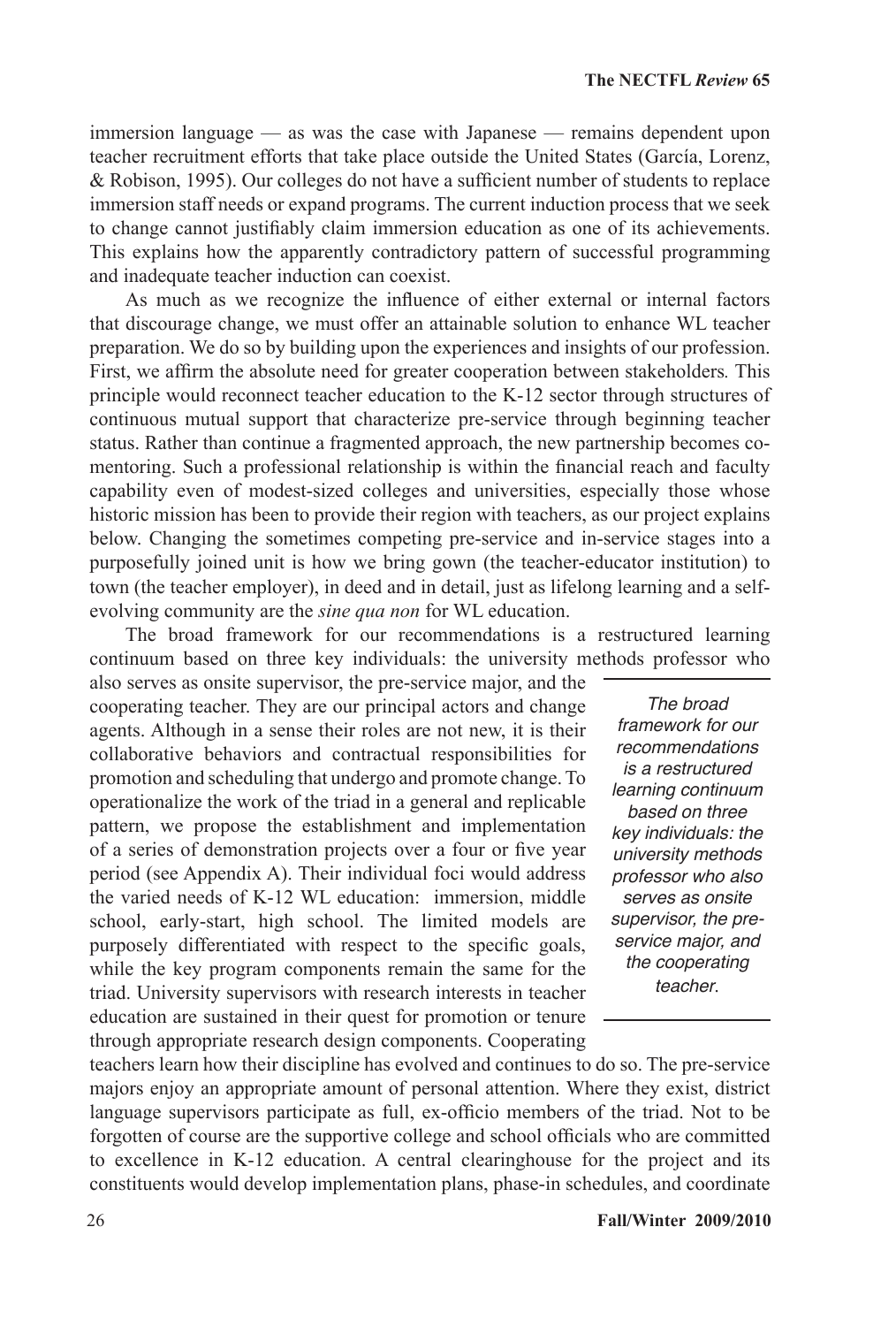inter-project activities. Costs are more intangible than financial, although reduced teaching duties at both pre-collegiate and post-secondary levels are mandatory; this is a significant issue that must be resolved locally. Evaluation instrumentation to monitor program progress would also be devised by the project administrators.

Our paper first describes three features of the envisioned project: subject-matter preparation for the undergraduate or graduate teacher candidate, the methods course, and the student teaching period. We thereupon examine the connections that need to be made between the first-year teacher and the triad.

#### **Review of the Literature**

In her comprehensive review of major developments in WL teacher education, Schulz (2000) identified four persistent challenges: researching and defining teacher behaviors and performance skills; formal assessment of teacher competencies as a prerequisite for certification; extended study abroad experience as a graduation requirement; and collaboration as an essential component of teacher development. In

*...study abroad should be a requirement of all WL educators.*

a more recent review of the literature, Vélez-Rendón (2002) found five critical aspects: the teacher's previous learning experiences; the teacher education program and related pre-service practices; the teacher's beliefs and instructional decision-making processes; the role of reflection; and

collaboration between stakeholders as prerequisite to success.

Other related studies have also evaluated pre-service programs. In order to determine perceptions regarding preparation in the major as well as general and WL pre-service education, and student teaching, Lange and Sims (1990) administered a questionnaire to 95 WL teachers. Results indicated that study abroad should be a requirement of all WL educators. Furthermore, the teacher respondents affirmed the need for more classroom instruction in the development of listening and speaking skills, while, at the same time, commenting that there was too much focus on literature in undergraduate language courses. Teachers recommended that education courses provide more assistance with practical matters such as classroom management.

As with Lange and Sims (1990), Cooper (2004), administered a questionnaire to K-12 WL teachers seeking their perceptions regarding professional preparation. A total of 341 Georgia teachers participated in the survey. The results, consistent with García & Petri (2000), suggested that WL programs should indeed require pre-service teachers to spend more time in supervised and monitored field experiences. Cooper also found that teacher education programs should offer more careful mentoring of student teachers during the student-teaching internship, require teacher candidates to spend more time in a study abroad environment, provide more focused instruction on the development of target language proficiency, and incorporate teaching of effective classroom management strategies.

**Fall/Winter 2009/2010** 27 With specific reference to the implementation of a standards-based approach to WL teaching, Allen (2002) examined the responses of 613 professionals to a nationwide questionnaire designed to measure the extent to which the respondents' beliefs were consistent with the tenets of the national language standards (*SFLL*, 2006). The results indicated that teachers believed that WL instruction should be delivered in the target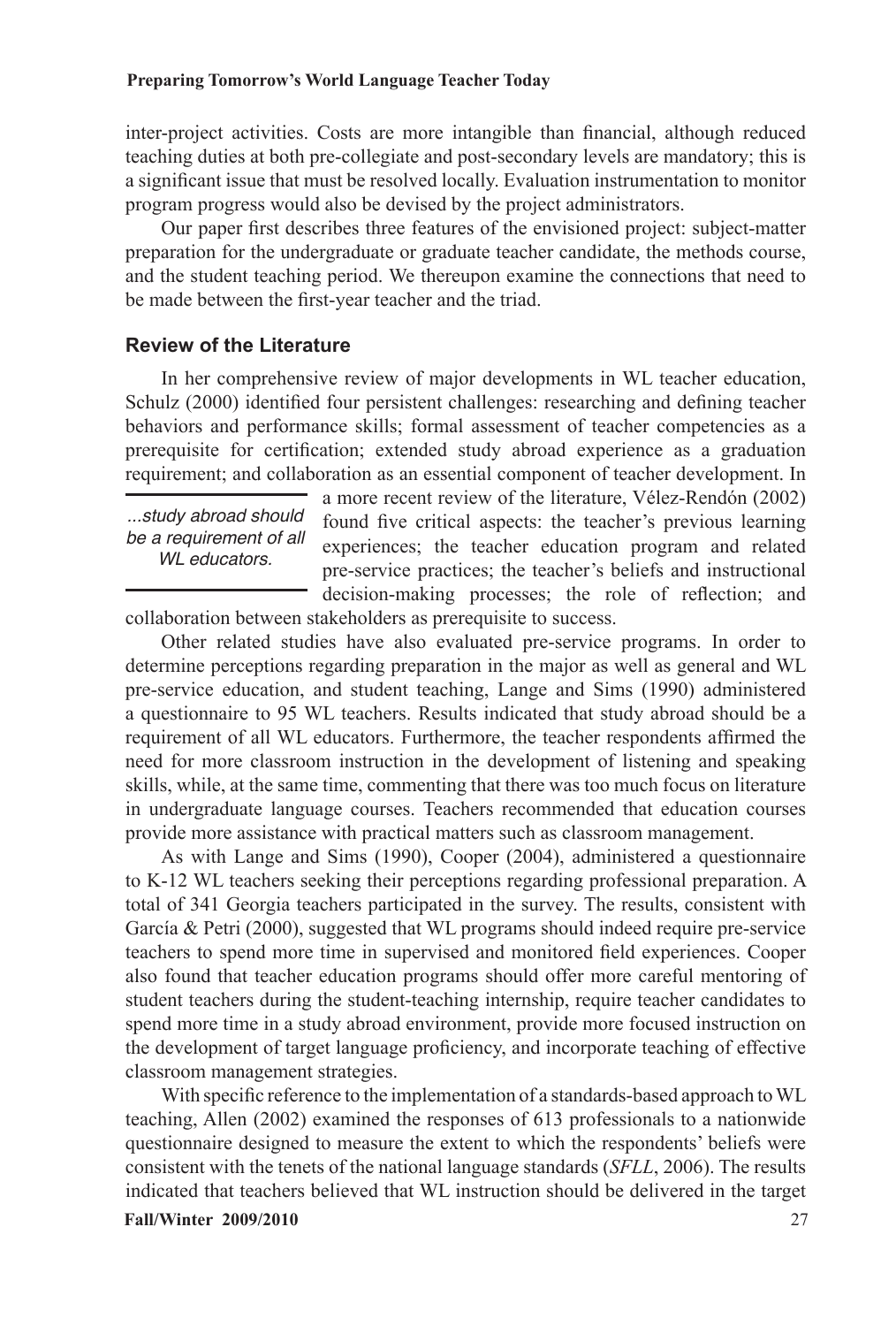language, available to all students, and be consistent with the *weave of curricular elements* found in the standards. Nonetheless, the data also suggested that teachers continued to use the textbook to define course content. Allen argued that both preservice and in-service teachers — as well as their students — would therefore benefit from opportunities to observe and experiment with standards-driven approaches to language learning.

Researchers have also identified the importance of the mentor to support the preservice educator's pedagogical content knowledge. At the same time, they highlight the need for greater communication between mentors and

the teacher education program itself (García & Petri, 2000; Raymond, 2002). Raymond, for example, investigated how teachers' understanding was shaped by their methods courses and field experiences. She found that pre-service teachers gained knowledge about how to teach in the methods course and how to implement that knowledge in the field. The data also indicated, however, that WL teacher candidates found it difficult to implement their understanding of how to teach while engaged in a field experience that did not support bestpractice developments learned in teacher education courses.

*Researchers have*  also identified the *importance of the mentor to support the pre-service educator's pedagogical content knowledge..*

In reviewing related goals of methods courses and best-practice implementation during the internship, Wilbur (2007) investigated the methodological training of pre-service WL teachers. Her examination of course syllabi from 32 participating universities suggested that important features such as action research and reflective practice were not integrated into some coursework. Inconsistencies also existed with regard to determining the appropriate use of the target language in the classroom, how to address the needs of diverse learners with a range of instructional strategies, and how to implement standards-based instruction and assessment. These issues are related to the reality that despite a broad consensus on appropriate topics for consideration in methods courses, there exists no national teacher education curriculum for WLs except by default, or dependence upon professorial interpretation of what is important, or innovation of the aspects of the National Consortium for the Accreditation of Teacher Education (NCATE) that are required for accreditation.

The development of advanced-level speaking proficiency continues to present a challenge for programs and teacher candidates (Cooper, 2004; García & Petri, 2000; Koike & Liskin-Gasparro, 1999; Pearson, Fonseca-Greber, & Foell, 2006; Schulz, 2000). Byrnes (1998) attributed this, in part, to insufficient attention to continued language development after the traditional four-semester language sequence in undergraduate education. To this end, Schulz (2000), Cooper (2004), and Tedick (2009) have argued for greater collaboration between WL departments and schools of education in order to better support the attainment of advanced speaking abilities. In view of the significant insights these researchers offer our field, we believe that it is appropriate to place these recommendations into the contextual framework of one area that is actionable: collaboration. If we are to restructure the preparation of the pre-service teacher and make it the responsive continuum of growth that our teacher candidates need, partnerships must be the framework of our new induction program.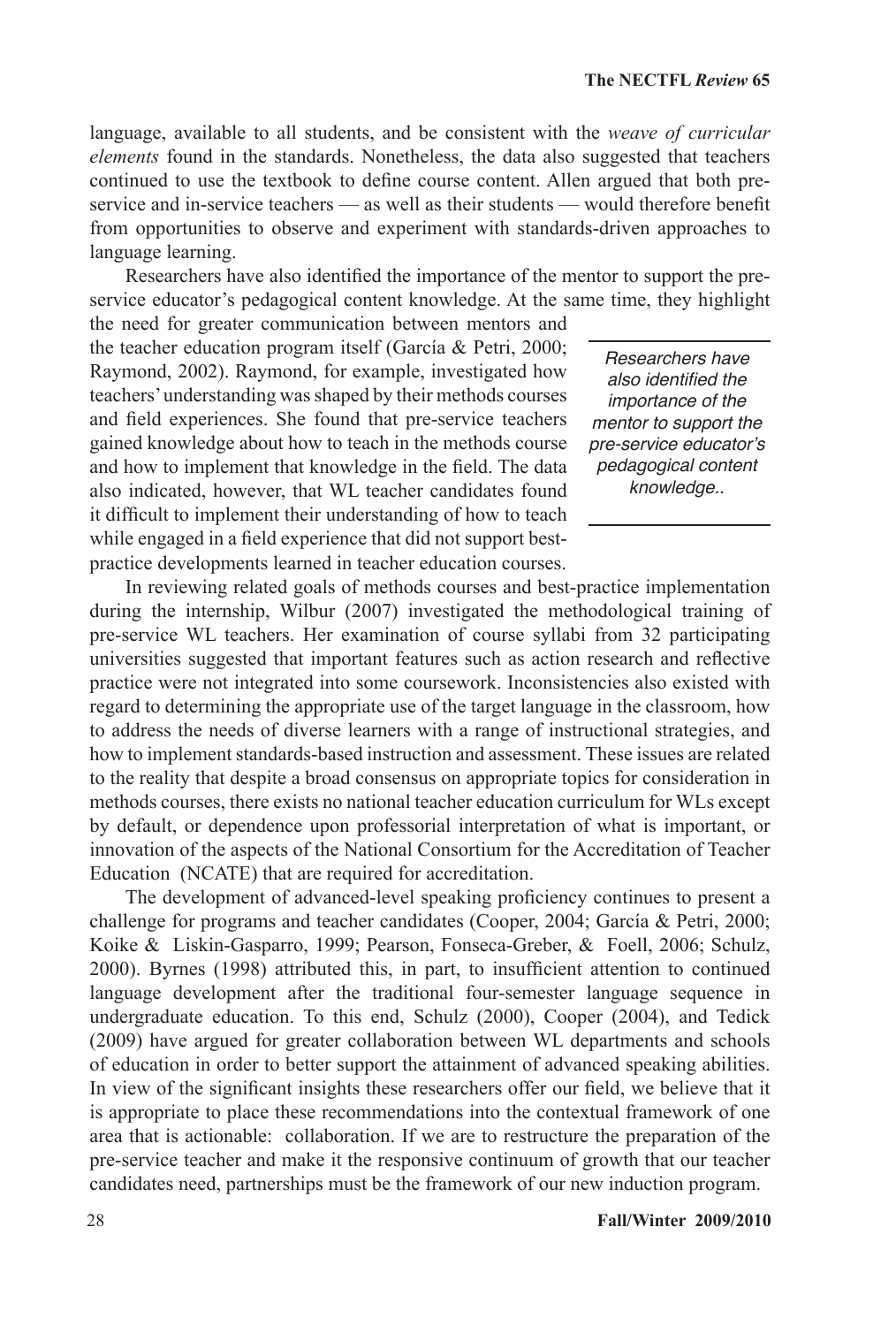#### **A New Paradigm for World Language Teacher Preparation**

The impact of these investigators' findings assists us in situating collaboration as the contextual framework that is prerequisite to transformation. Cooperation is the appropriate dynamic that must prevail between the WL department and other stakeholders, such as NCATE and its policies and benchmarks. NCATE program standards and the states' departments of K-12 education will play a major role in our reconceptualization of WL teacher induction. We must become cognizant, for example, that the demonstration of *knowledge, skills, and dispositions* takes on a new meaning during pre-service. A significant portion of our proposed changes is a focused sequence of acts between partner institutions, just as NCATE has proposed and enacted in its review of specialty programs across the nation.

The *ACTFL/NCATE Program Standards for the Preparation of Foreign Language Teachers* (*PS*, 2002; see Appendix B) continue to resonate in WL higher education circles. They are a powerful, obligatory change agent, due to their almost-unanimous

*The ACTFL/ NCATE Program Standards for the Preparation of Foreign Language Teachers continue to resonate in WL higher education circles. They are a powerful, obligatory change agent, due to their almost-unanimous acceptance by the nation's state departments of education.*

acceptance by the nation's state departments of education. A School of Education attains or maintains national recognition through NCATE; its specialty programs must demonstrate alignment with the appropriate program standards (for WL education, ACTFL/NCATE's *PS*), and thus its ability to recommend pre-service candidates for state licensure. No discipline is exempt, despite arguments usually raised by subject-matter faculty about academic freedom being limited and the matter of putting forward an alternative view on what defines quality education. Further, and this is key, the responsibility for recognition and eventual state accreditation is now not just the domain of the WL department methods instructor who works with colleagues from the School of Education. Instead, the obligation for accreditation rests squarely upon the entire subject-matter department. *Noninduction* faculty must become involved. NCATE standards enjoin members of the subject matter or "knowledge" department (mathematics, social sciences, French) to enter

into an active partnership in formulating both pre-professional studies and learning through their respective coursework. Those relatively modest and previously indirect cooperative aspects by WL faculty, such as the compilation and subsequent transmission of syllabi and résumés, have been rendered insufficient.

The *PS* require teacher education programs to document what teacher candidates know and are able to do. Performance-based evidence such as portfolios, official ACTFL OPI scores, and samples of unit and assessment plans, for example, directly address the required standards. They must show alignment to reflect the department's unified, purposeful consideration of how to attain specified standards. Traditional topics of concern to the WL faculty, such as the high level of language learning achievement, cultural and linguistic knowledge (*PS* 1, 2), remain central to ACTFL/ NCATE standards. Their presence is aligned with pedagogical skills (*PS* 3, 4, 5) as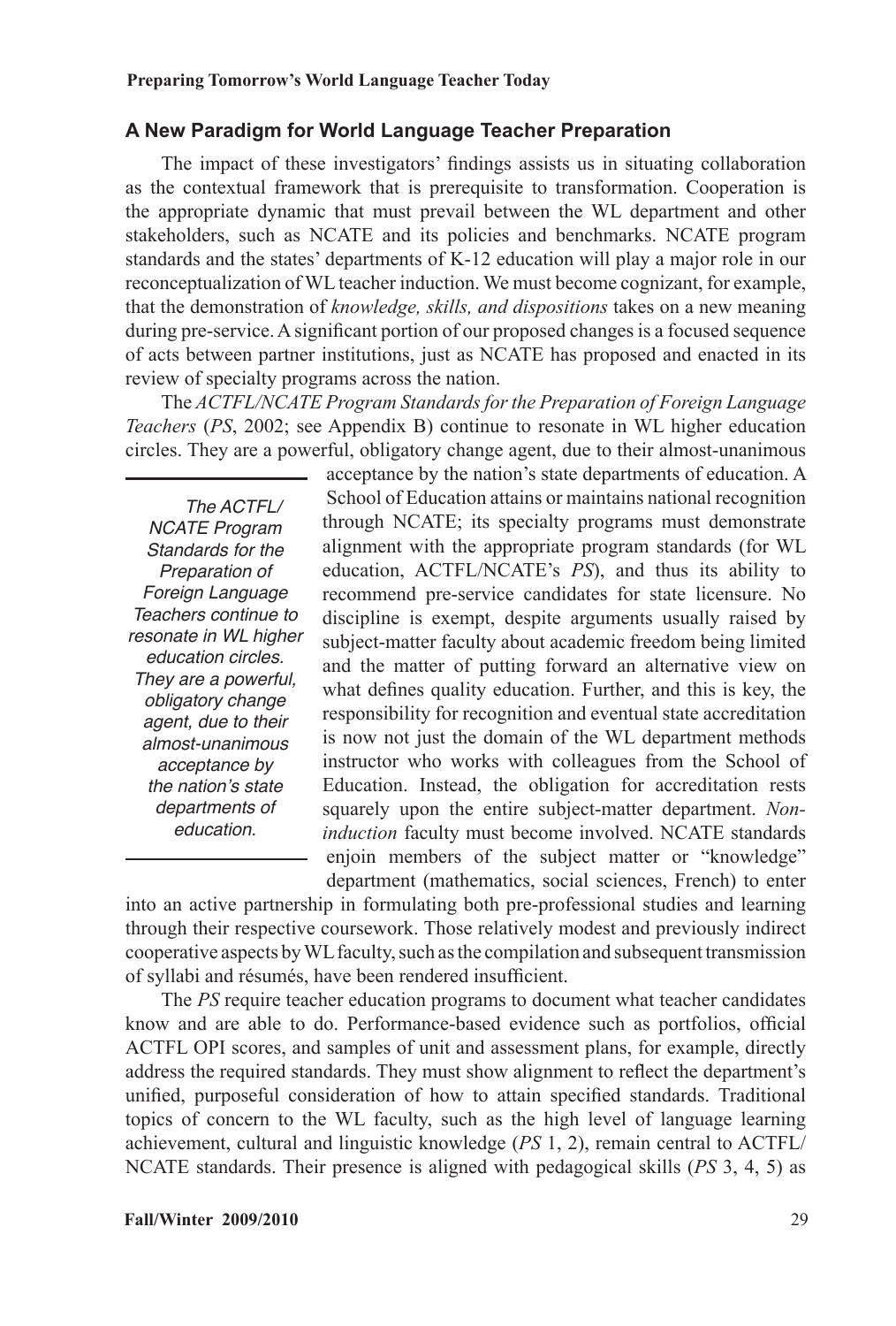well as personal and professional dispositions (PS 6), thereby promoting the case for consistent collaboration by all. Having mandated such cooperation for student language achievement, ACTFL/NCATE places that bar at *Advanced-Low* (AL) on the ACTFL Oral Proficiency Interview (OPI) scale for the commonly taught languages. Students must attain at least an AL rating prior to graduation or before applying for state licensure. WL faculty cannot simply suggest that a study-abroad experience be the single recommendation offered for developing speaking proficiency. Instead, the ACTFL/NCATE standards envision a broad, concerted effort for attainment that is the responsibility of the entire WL faculty. The pre-service teacher therefore must rely upon the abilities and creativity of all the WL professors (*PS* 1, 2) to provide them with curricular, co-curricular, and extramural opportunities to attain the desired level of proficiency — or even higher.<sup>4</sup>

The extensive field experiences for the pre-service major required by NCATE promote language proficiency and its application in the K-12 classroom (*PS* 1, 3, 4). School visits and observations also begin to assess the teacher candidate's subject-matter knowledge in teaching situations. Skills-getting is combined with meaningful academic skills-using activities. WL students understandably expect guidance and support from WL faculty through course content and more. Recommendations of exemplary K-12 program sites and teachers should be a high priority, because the knowledge of whom to see or where to go cannot be the proprietary duty of one individual in either the WL department or School of Education. We are again mindful of NCATE insistence on a collaborative framework. Together, the language development and skills-using aspects begin early for the future WL teacher. The new induction program emphasizes the commitment to first-hand reflection throughout the undergraduate continuum, which we have characterized in three necessarily overlapping stages: the upper-division or initial period of induction consisting of pedagogy and language classes, the methods sequence, and the period of student teaching. As teacher educators, we need to use that initial declaration by the student who enrolls as a WL education major as the onset of a continual period of in-processing. We do this through creating and implementing activities, procedures, and parallel program offerings that are beyond course registration and a mild generation of paperwork by a new advisor, thus producing the personalized nurturing process that we are describing.

When students make the decision to become language teachers, they have at best a nascent, unrefined idea of what it means to become a teacher. Merely presenting them with a list of desiderata such is not what we recommend — although, to be sure, such a daunting itemization as presented in García (2009) would assist the students' teachers to realize the tasks that await them. The civil polity that characterizes enculturation into the induction program supports a macro-level of involvement. The subject matter

*When students make the decision to become language teachers, they have at best a nascent,*  unrefined idea of what *it means to become a teacher.*

department has to develop the steps that empower faculty and students in areas that are prudently planned and executed. We do not offer a proscriptive listing of the requisite features of the induction program because the envisioned demonstration projects will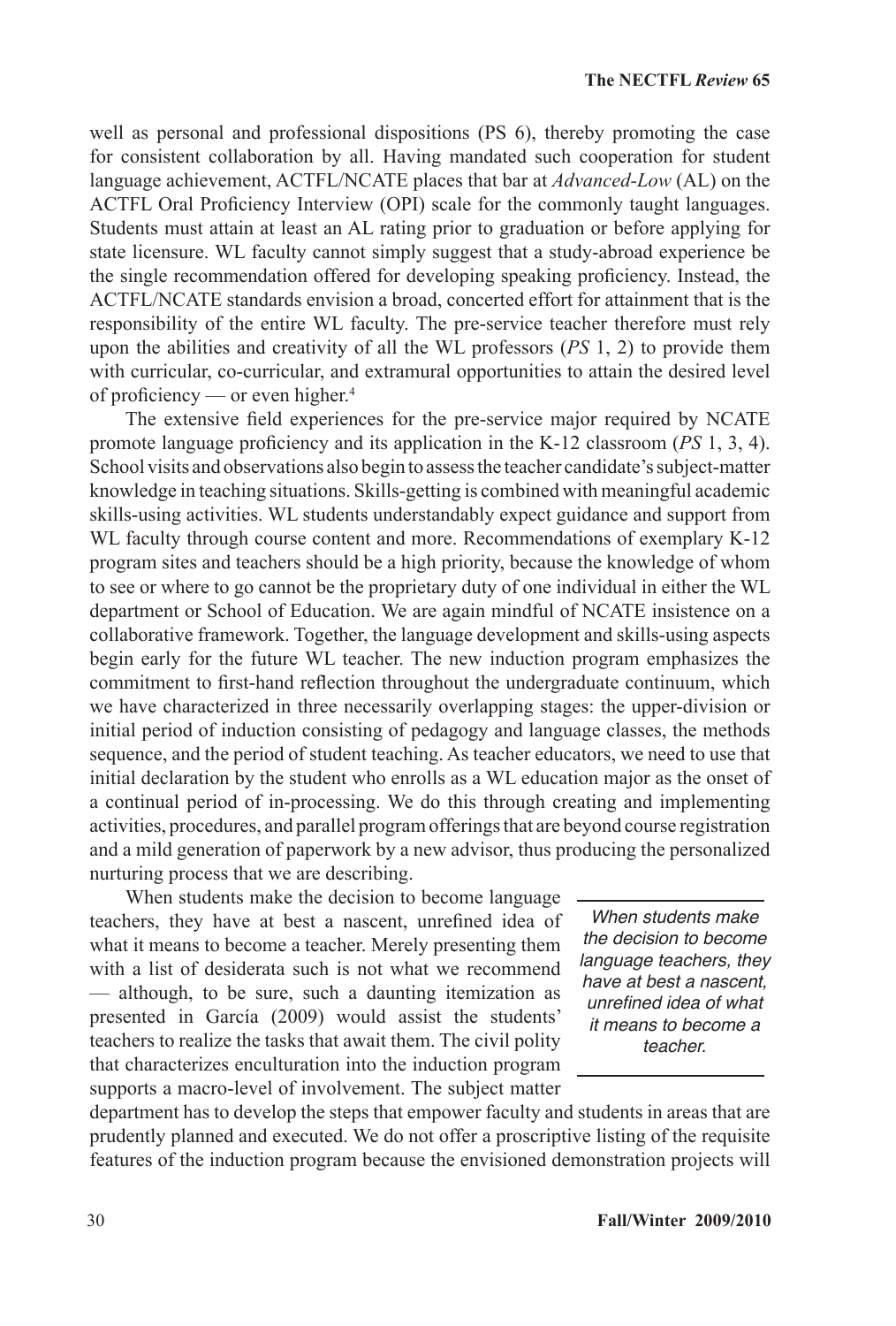have special areas of emphasis, such as immersion in K-5/6, or high school beginning language teaching. Such characteristics of each project that we consider appropriate would be course content and course offerings: "Do we have a course on traditional children's literature and games and songs and fables?" "Is there a course that helps students to understand second language acquisition theories?" "Have we revised our course curricula to assist students in the development of advanced language abilities, as recommended by Donato and Brooks, 2004, García, Hernández and Davis-Wiley (2008), Pearson et al. (2006), and Thompson (2005)?"

Additionally, there are the topics of initial and subsequent benchmarking of the students' speaking proficiency by a faculty knowledgeable in the *ACTFL Proficiency Guidelines — Speaking* (1999) and the National Association of District Supervisors of Foreign Languages (NADSFL) *Characteristics of Effective Instruction* (1999); a description of national and local language standards; the local, state, and NCATE standards required for teacher certification; and the role of faculty advisors as well as the development of language programming in co-curricular or extra-curricular formats. Study-abroad offerings are publicized; dormitory language floors, culture evenings, literary readings, dramatic offerings, folk and modern dance events, language tutors or native-speaker informants, Skype and e-mail exchange partners, visits to school sites, lectures and presentations by area language school administrators, parents, supervisors and teachers — former graduates now employed at local K-12 schools — are worthy constituents of restructured induction. Finally, it is conceivable that the college or university will grant the WL department a special studies course component so that the student might obtain additional independent-study credits for participating in the various program events that extend and improve his or her cultural and linguistic knowledge. The micro-level of discourse is the personal contribution that the inductee brings to the above features, together with the well-conceptualized mentorship program that serves as a major feature of induction. While we do not proscribe its specific content and character, we stress the importance of ensuring that all pre-service WL teachers have someone in their corner who has *been there*, and can offer advice relating to the journey that the inductee has undertaken. That the mentorship program and other offerings continue through the next stages of pre-service education is essential.

#### **The New Methods Program**

The WL methods sequence we propose is (at minimum) a two-semester course experience, one that is part of the inductee's upper-division or graduate-level

*The WL methods sequence we propose is (at minimum) a two-semester course experience, one that is part of the inductee's upper-division or graduate-level coursework.*

coursework. It offers multiple opportunities for handson learning from many areas, and combines general pedagogy with language-specific challenges. We argue that this information-rich component deserves reconsideration in order to address the needs of future educators and their students successfully. Our reason is that the WL classroom of tomorrow has already begun its metamorphosis to a *place* of learning whose

**Fall/Winter 2009/2010** 31 walls and traditional modes literally are disappearing. Future induction, we believe, acknowledges a continuous change process produced by the pedagogical, societal,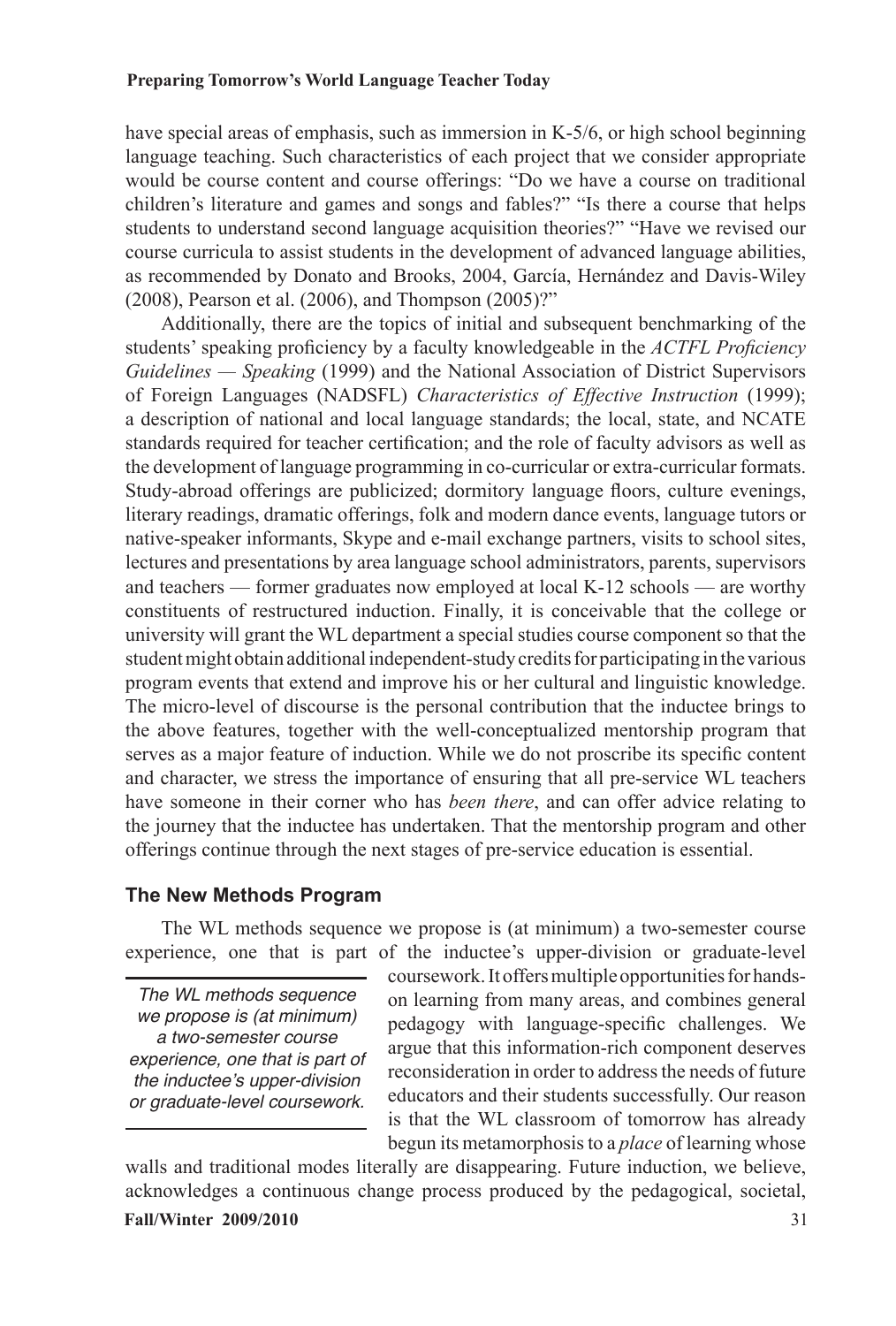and technological relationships that define our times. These experiences obligate us to be mindful that future K-12 language students will, aside from technology infusion (Witherspoon, 2006), share few historical or societal frames of reference with their own teachers — our present-day methods students. Two examples, one that is driven by technology and the other societal, illustrate this point.

Classroom materials that we now use for learning activities are determined by a different technology than previously was the case. In 1975, we prized foreign telephone directories or *Yellow Pages*. They assisted our students in deriving visual and authentic, meaningful linguistic contexts about the target language country and its

culture. We had no clue that such treasured tomes would become pedagogically obsolete, and discarded, to be replaced by the Internet. Students now bring to the K-12 classroom memory sticks replete with realia and photos or movies to share; they present information, real-time commercials, or documents that relate to classroom activities. For earlier generations of WL teachers, methods instructors declared the printed textbook and its ancillaries to be the principal language influence for students. That is no longer the norm. As teachereducators, we must prepare our inductees for a scenario where students and their computers will be continual coconstructors of learning, by dint of their instantaneous access to authentic language sources.

*As teachereducators, we must prepare our inductees for a scenario where students and their computers will be continual co-constructors of learning, by dint of their instantaneous access to authentic language sources.* 

If this first example is not sufficient to convince us to incorporate the dynamics of change in our education of tomorrow's teachers, then this second illustration demonstrates how American society has transformed traditional practice activities for learners. We know that language learning is non-linear, although many textual materials attempt to present information differently. This is true for acquisition order (VanPatten, 1987) and for vocabulary that students need to communicate as they learn. This is precisely where our textbooks, for a variety of pragmatic or political reasons, may not offer pedagogical leadership for a society — or profession — in change. Our texts present to the learner a set of lexical items having to do with the "traditional family." Words for mother, father, sister, and brother are given so as to assist the teacher in framing the pictorial/oral unit that we know as "My Family." Students in the first level who tackle this assignment ask their instructors for non-traditional vocabulary that they could not find in the texts. Words such as half-brother or stepsister frequently occur in presentational activities, because that is the students' reality. Students talk willingly and proudly, about their own families. They do so irrespective of the normed family grouping they may see in the textbook. The beginning speakers go beyond what editors are willing to acknowledge: traditional family groups co-exist with nontraditional home situations — the standard American reality for quite some time. Over the last 15 years, one of the authors has watched and listened as his students drew and presented blended family trees with affection; they were eager to demonstrate their incipient language skills while describing the atypical relationships that the tree displayed. He has observed how his adolescent students update their lexicon to explain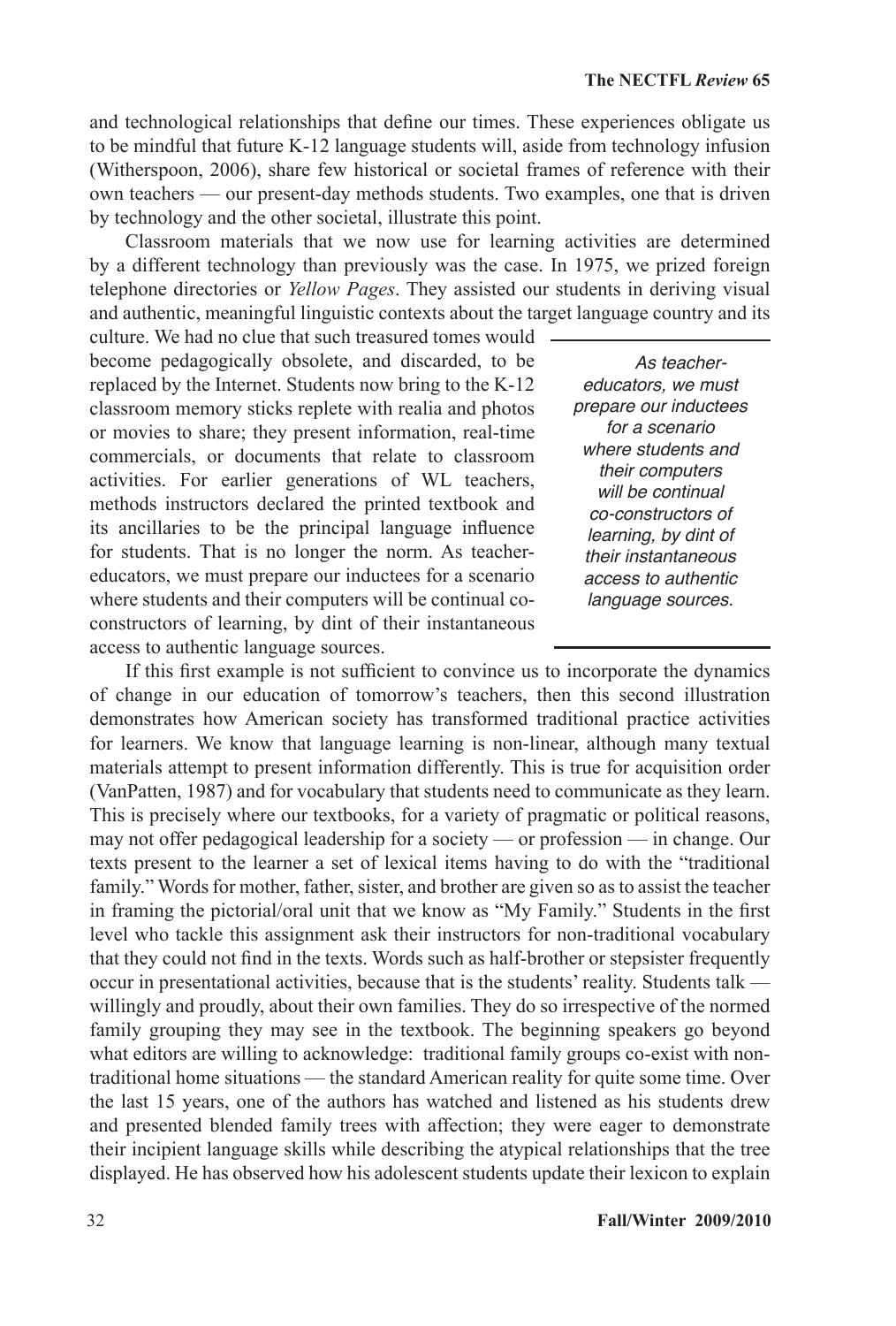that they live with a biological parent who is gay or lesbian. No one batted an eye when they heard, *Vivo con mi mamá. Se llama Sandi. Su pareja se llama Carol* ("I live with my mom. Her name is Sandi. Her partner's name is Carol."), or when they observed a photo series of *Mein Vater heißt Dan. Ich wohne bei Dan und sein [sic] Partner Bob*  ("My father's name is Dan. I live with Dan and his partner Bob."). The dynamic aspect of the L2 needed for tomorrow's students expands what publishers have offered.5

As teacher educators, we affirm that our discipline's future representatives work within a social construct that has been under-represented in the past. Our two examples admonish us that we must prepare our inductees to know how to support students'

*As teacher*  educators, we affirm *that our discipline's future representatives work within a social construct that has been underrepresented in the past.*

cultural realities and lexical curiosities as these manifest themselves. They must recognize that WL learning in the United States includes social circumstances that textbook editors will presumably continue to avoid or downplay for some time to come. Our examples demonstrate the need to structure the methods experience as a continuous process of collaboration and contemplation of the "What ifs?" of course *content* and course *intent* as we bridge two cultures. Preservice teachers must question what we do, what we use, and why and how we go about our teaching tasks. The purpose of methods courses, that is, cannot be but an introduction to

the observations and experiences that the teacher candidates and their students bring to the classroom. We have already disabused ourselves of the notion that the only way to teach and learn is the way we ourselves were once taught and learned (and, sooner or later, we shall do the same for our future teachers). Now, we insist, we would do well to teach inductees that the same materials we used are technologically and/or socioculturally inadequate without modification. Their future students require no less a commitment from their teachers' educators.

We return to the conclusion that we have known for decades: there are simply too many facets of language teacher education for their informational weight to be shoehorned into a modest time frame, the single three-credit methods course. We recall that the structural change of expanding the learning experience for the future WL teacher is not simply the delimitation of content or temporal possibilities. It is not a lengthy, reasoned appeal for merely adding to the number of credit hours — however much we so desire that quantifiable increase. The argument for "more methods time" is certainly appropriate and necessary, but its resolution will come from those who manage the new induction structure. That group includes methods instructors whose leadership duties are undeniably transforming and transformational to students and colleagues, and to the project itself.6

These philosophical and supervisory aspects of our paradigm must be in place before we devise the course content or topics to be covered during methods instruction. Having demonstrated the interconnected nature of teacher commitment with systemic intent, we employ that principle to determine the extent of theory and application activities that the pre-service educator requires. We consider this listing in tandem with a brief categorization of the knowledge base gained by the pre-service teacher in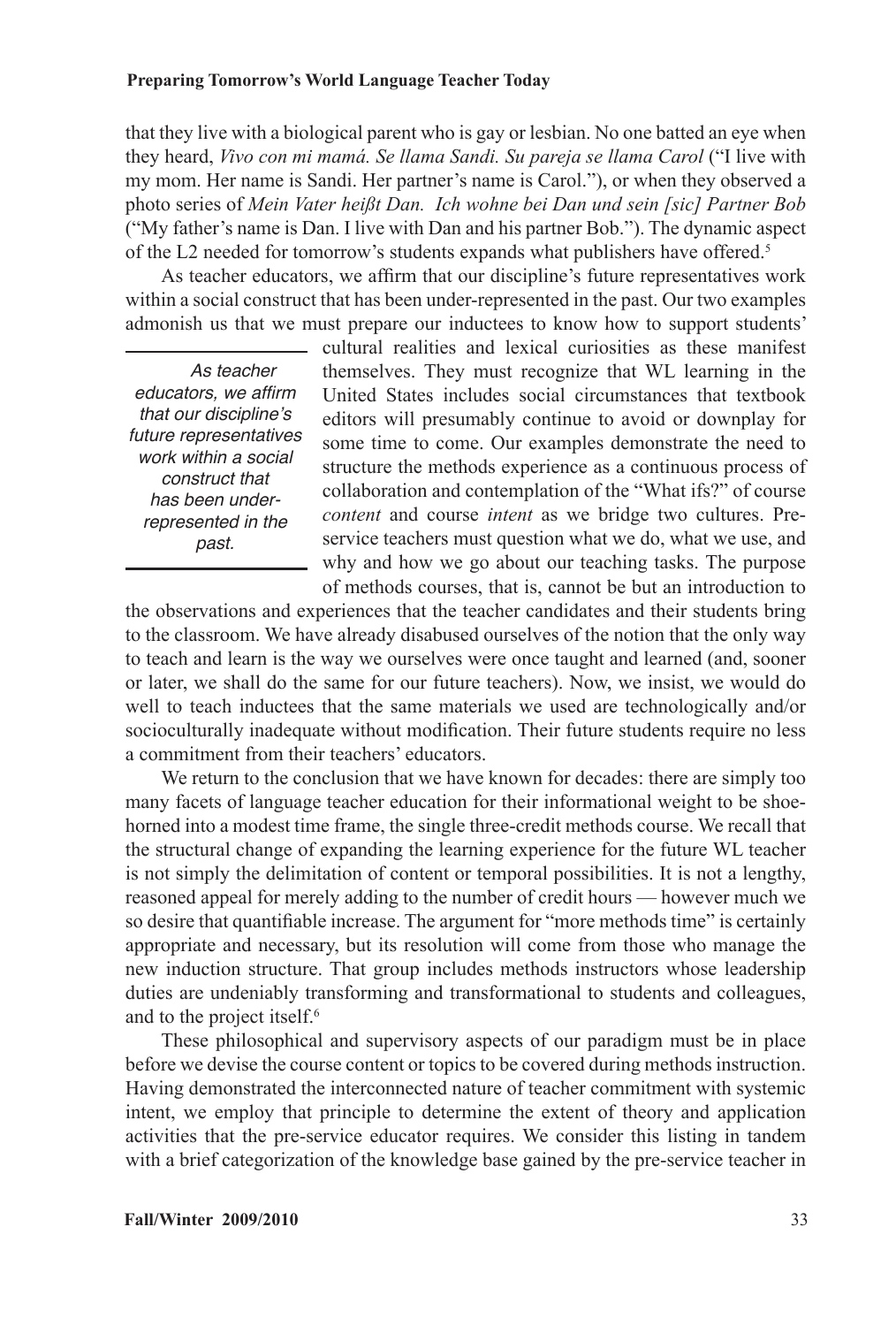other education courses. After completion of a course in general teaching methods, the teacher candidate knows how to:

- Construct a lesson plan and a unit plan for language students.
- Manage an online grade book.
- Keep anecdotal records.
- Conduct parent-teacher conferences.
- Integrate basic technology into lessons.
- Assess student progress.
- The WL methods activities may focus therefore on the following language and culture-specific and theoretical areas (*PS* 1, 3, 4, 5):
- Theories of second language acquisition;
- Current approaches to teaching languages;
- Language standards and the ACTFL Performance Guidelines for K-12 Learners (1998).

These in turn are augmented by four key components: peer-teaching, structured class visitations, information accessing regarding techniques and classroom activities (from professional journals and online sources), and technology integration.

Any listing of course content, we know, falls far short of attaining completeness and unanimity of agreement. That being noted, we offer these as potential components of the formal methods sequence structure and emphasize that these topics are directly related to *PS* 2, 3, 4, 5, and 6:

- The history of WL teaching;
- Program types, K-12, including immersion and exploratory WL programs;
- Currently adopted textbooks and their evaluation;
- Teaching listening and reading comprehension as well as technologydriven viewing skills (van Olphen, 2009);
- Assessment of student learning;
- Thematic unit creation:
- Incorporating the three modes of communication;
- The role of culture in the classroom Products, Practices, and Perspectives (*SFLL*, 2006) — as well as the what, when, and how;
- The use of the target language in class by teacher and students;
- Teaching Levels I and beyond; teaching multiple levels in a single period;
- Co-curricular activities and advocacy for WL studies;
- Content-based instruction;
- Classroom management in a WL setting;
- Observing WL teachers and what to look for;
- Professional growth opportunities;
- Implementing culturally authentic activities (songs, games, etc.), thus further emphasizing the role of technology in daily classroom practices.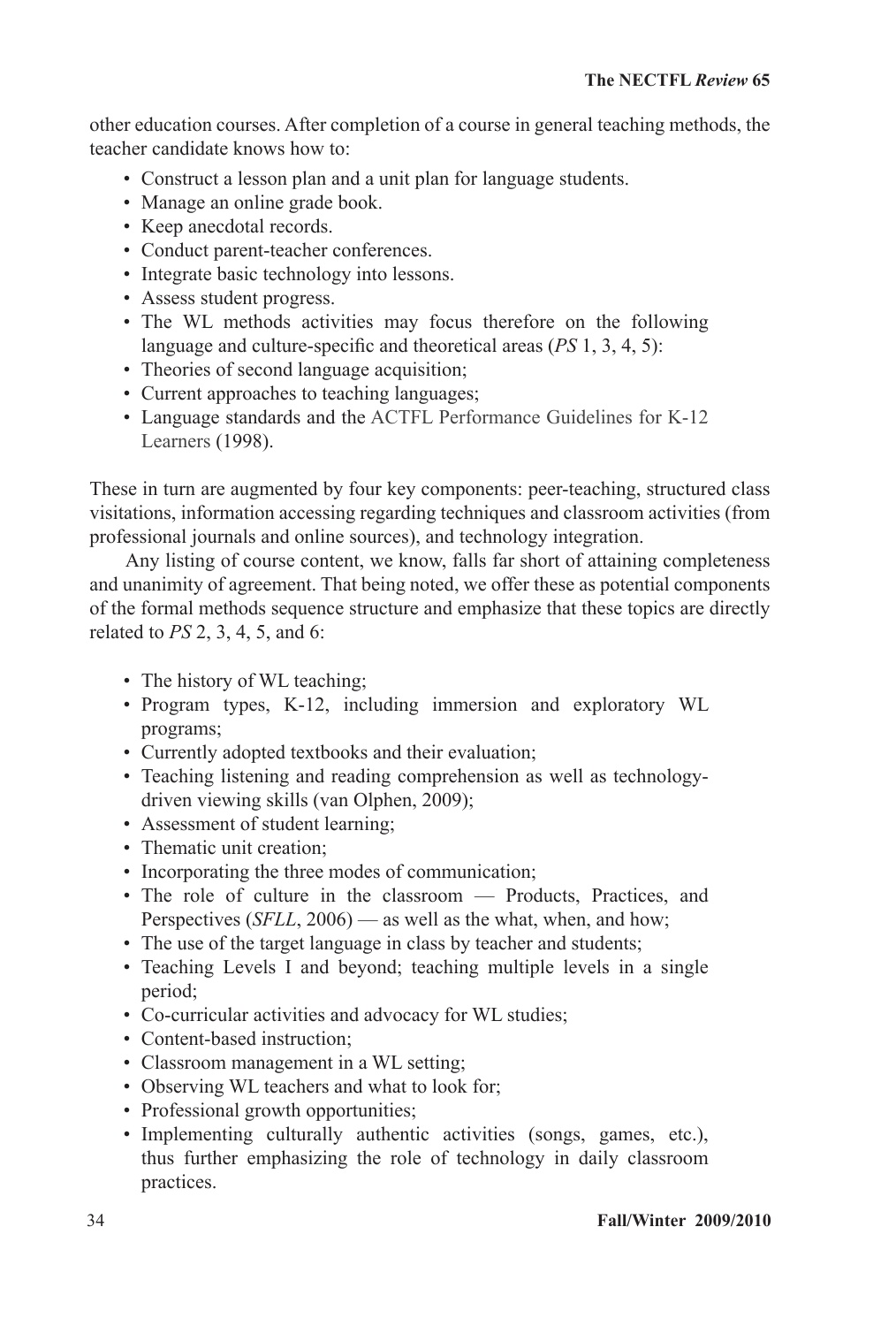Together with student time devoted to the earlier-noted co-curricular activities, their field implementation by the pre-service teacher begins in earnest on the first day of the student teaching experience, which is our next stage of the induction journey.

#### **The New Student Teaching Experience**

We know that the challenges of this most critical period of induction to our

*"School" is a complex and evolving set of multiple realities.*

triad present them with the reality of continuous, permanent change. "School" is a complex and evolving set of multiple realities. Their relative importance is magnified by the decision-making of the individual participants, teachers and students, as well as by group dynamics that make the dual goals of the classroom day, teaching and learning, elusive, if

not at times perhaps even illusory.

To gain admission into the internship, and experience teaching on a sustained basis, our relatively inexperienced but nonetheless appropriately prepared inductee will have demonstrated the requisite skills in language and culture, pedagogical techniques, and personal and professional dispositions by having achieved clearly defined benchmarks such as an Advanced-Low or higher rating on an official ACTFL OPI*.* The apprenticeship period, typically of 12-15 weeks in duration, is one of learning through teaching and teaching through learning. Such duties as the student teacher assumes under the guidance of the triad's senior members are incrementally taken and carefully paced: no "sink or swim" immersion assignment is even considered. The coordination of class presentations rests with the cooperating teacher and the supervisor. The supervisor's increased presence at the school site effectively serves as more than a symbol of the restructured induction.7 He or she is the inter-connective component or catalyst for student teaching progress by measured steps embedded with continual support. The supervisor must bring to the project successful personal K-12 experience, the knowledge of what it's like to teach all day, every day, and be capable of offering sound advice and pedagogical strategies. In the past, instances have occurred where methods instructors or supervisors are notably inexperienced in pre-collegiate education, or are from another culture, and thus do not engage the American K-12 student with first-hand or personal experience nor understand the sub-culture network of relationships and contractual obligations which the WL K-12 classroom teacher encounters, other than perhaps through second-hand observations or readings. That is not to say that future supervisors must be omniscient; they do need to have undergone relevant and sustained K-12 teaching as part of their professional obligation to teacher education.

Further, we argue that the partnership between the triad members cannot be forged during a supervisor's infrequent observational visits. Nor can the scope of responsibilities that the cooperating teacher has, despite already being overburdened by many contractual, professional, or personal obligations, be a default condition. It is not the obligation of the cooperating teacher (especially the one who receives only inconsistent support from a university supervisor), we argue, to assist the intern as he or she meets state-mandated classroom contact hours of actual practice teaching while simultaneously maintaining the K-12 students' academic progress in the subject matter.

#### **Fall/Winter 2009/2010** 35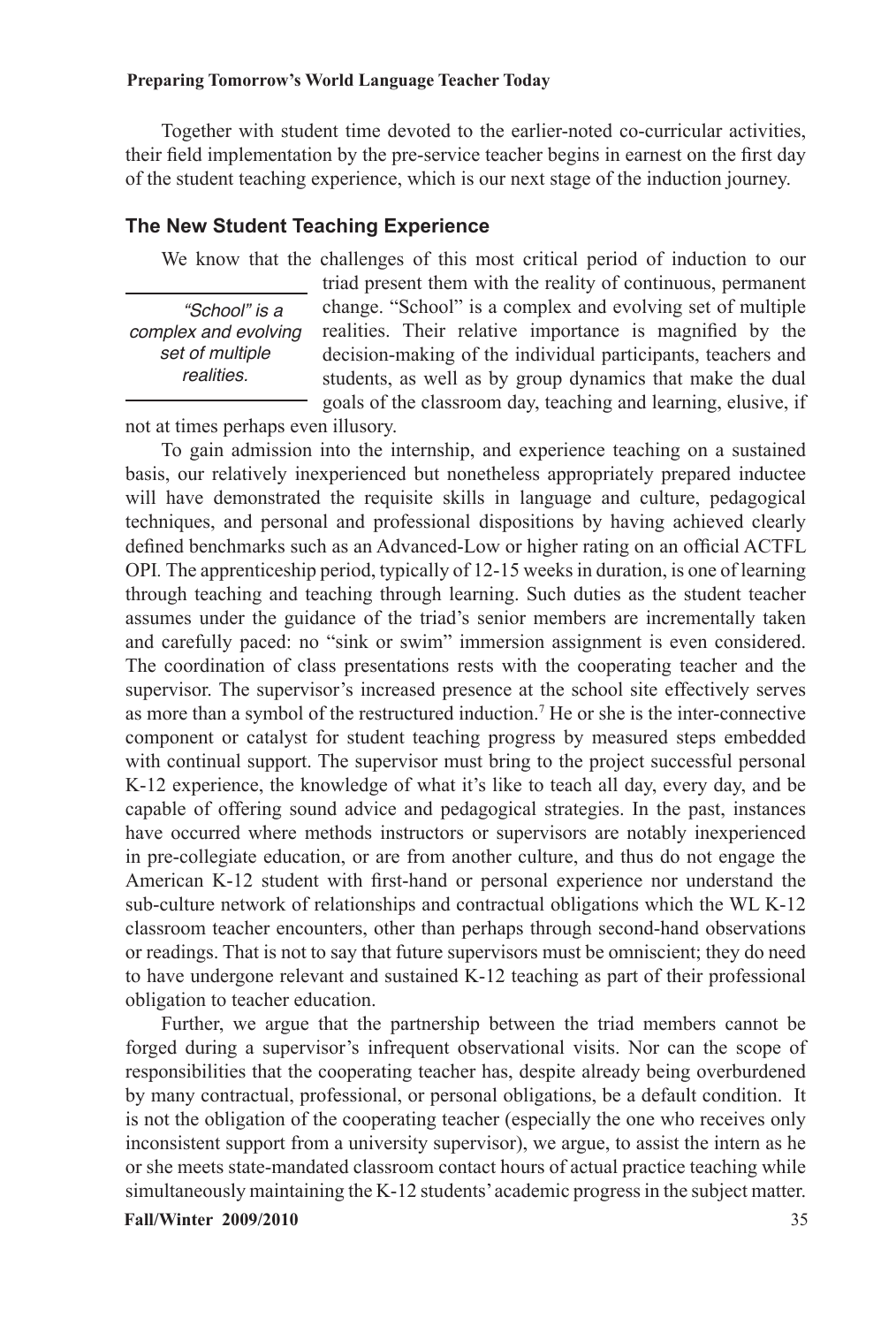As the field manager for the inductee's growth, the supervisor is not only a monitor of progress. In our restructured environment, the monitor becomes a mentor. This guide is frequently present, meeting with the cooperating teacher and the student to offer recommendations and even help to prepare materials. The mentor's role, in other words, is neither passive nor simply evaluative. Instead, it establishes an atmosphere of shared responsibilities that permit the successful internship to develop in a manner consistent with NCATE's vision.

The opportunity to share in the creation of his or her practicum, however, does not compel the pre-service candidate to rely on the triad for every act or decision. The inductees must be cognizant of their responsibility for their own success as they attend to the known as well as to the novel, immediate obligations of working daily with students to accomplish specific curricular objectives. Learning about teaching is important; implementing a lesson or unit plan reinforces the advice given for the future, when the frequency of immediate support in that first teaching position is severely reduced. The student teacher must be mindful of so much as he or she develops a unique set of skills. Despite that neophyte's self-confidence and in the face of one's apprehensions, the student must reflect on what has taken place. No summary descriptor of these possibilities, no prescribed list of *do's and don'ts* adequately explores the dynamic, energetic interplay experienced by the student teacher, either at those moments of exhilaration ("Hey, they really got it! They understood direct object pronouns!"), those depths of disillusionment ("Everyone hates me! They don't get my teaching style — they don't know anything about object pronouns. They don't remember yesterday's work. I'm a poor teacher.")

As a result of the unflagging and fatiguing evolution that learning to teach is, our future language instructor must have the correct balance of continually refining skills-based knowledge combined with the fortitude to understand classroom dynamics.8 Such a perspective might also erroneously permit some to conclude that beyond that of the classroom cooperating teacher, any other mentor role that is close would be inappropriate and less than useful. It is not. The university supervisor's work is essential for providing the reinforcing, focused pattern of collaborative behaviors that we seek. In sharing leadership responsibilities with the cooperating teacher, the university supervisor must be assigned a significant amount of officially sanctioned

and credited workload time to address teacher candidates' needs. The obligation of working with interns cannot be placed solely in the hands of even the most willing and accomplished cooperating teacher by default. Our principle recommendation for the supervisor is that mentorship becomes a deepened level of involvement. The triad would meet at least once weekly for a detailed, extensive review including both live and videotaped observations. Feedback sessions would focus on the intern's work and progress in learning to teach with the same force of presence and scrutiny that the scientist brings to an experiment. By eliminating the traditional practice of occasional intervention and thereby broadening the supervisor's responsibilities and time in the *dynamics.*

*As a result of*  the unflagging and *fatiguing evolution that learning to teach is, our future language instructor must have the correct balance of continually*  refining skills-based *knowledge combined with the fortitude to understand classroom*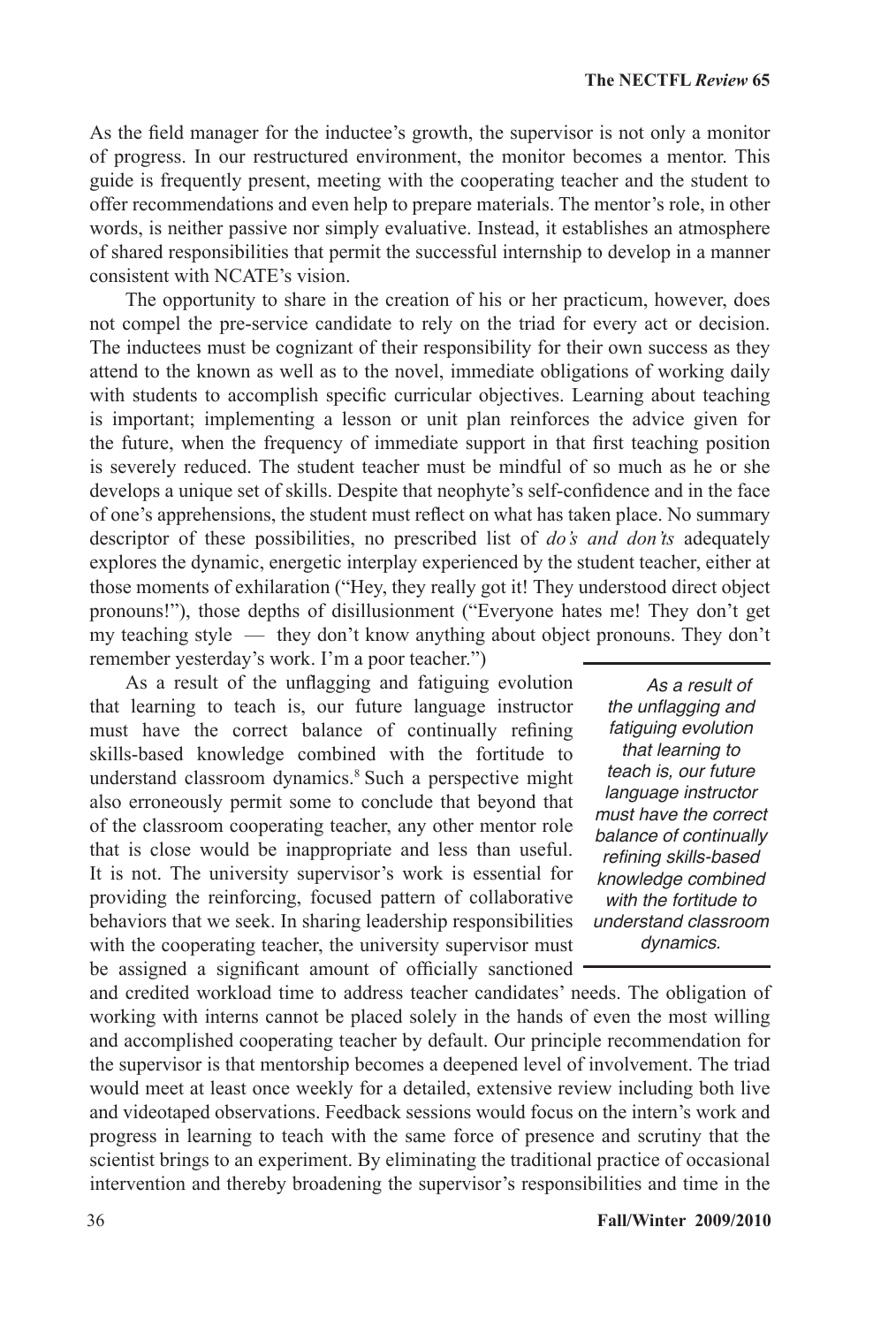field, we will have created a symbiotic relationship where planning, implementation, and critical examination are a triadic and not dyadic event. By reformatting the time allowed for the commitment of talents and close cooperation involved, we give the period of student teaching the appropriate critical mass that is consonant with its importance to teacher education overall. We believe that such a procedure successfully recalibrates the respect due our mission of setting the course for the pre-service teacher's rite of passage from the student's desk to the teacher's.

Our recommendation for strengthening the university supervisor's charge in no way diminishes the role and responsibilities of the cooperating teacher. Rather, our new paradigm enhances the cooperating teacher's duties on behalf of the intern. The restructuring succeeds because all triad members regularly experience the challenges of the day-to-day classroom and resolve issues of planning and implementation. Neither the supervisor nor the classroom cooperating teacher vies for primacy in the triadic relationship. While their individual efforts will intersect, each understands the synergy created by their act of collaboration to assist the student teacher actively. Just as the cooperating teacher provides the intern entrée into the K-12 culture and its practices, the supervisor provides support for pedagogical endeavors and practice. Managerial and modeling aspects, that is, are not the fiefdom of one, but of three. Their collaboration is founded upon the notion that the internship period process is gradual. The knowledge learned ensures that the pre-service candidate has not merely seen or observed school but has lived it. Furthermore, the development of lessons, their implementation, and the subsequent debriefing are too vital for creating a teacher *persona* to be reflected upon only infrequently. Student teaching is too dense a forest of tasks and decisionmaking for the cooperating teacher alone to lead or show the path. Transformative internship, we argue, is interactive and establishes itself as precursory to a pattern of professional collaboration that clearly demonstrates that teaching is manifestly the act of lifelong learning. As the teacher candidate's place within the triad, and in the classroom, moves from a witnessed mode to the experienced reality and responsibility of active teaching, the required insights, trial lessons and retrials shift the focus from L2 knowledge to L2 pedagogy. The *what*, that is, becomes secondary to the *how* and *why*. Activity patterns fall into these three categories:

- 1. The intern's L2 confidence level becomes a quest for developing the sustained use of the L2 in front of and with students whose interests range from being positively disposed to L2 studies to being less so.
- 2. How to teach effectively becomes the consciously emergent goal. The pedagogical repertoire accompanies maintenance or even improvement of L2 skills; the attainment of subject matter knowledge (L2) is understood as a relatively easier task at this stage.
- 3. Directly related to strategic practice is the issue of disposition, the development of the dynamic relationships between the student teacher and the students. This must be an ongoing discussion topic. A conscientious, ethical framework must be constructed for and with the student teacher. It includes attitudes of pedagogy, legality, and morality. Its growth is prerequisite so that potentially negative matters of generational identification are averted. The use of *Facebook*,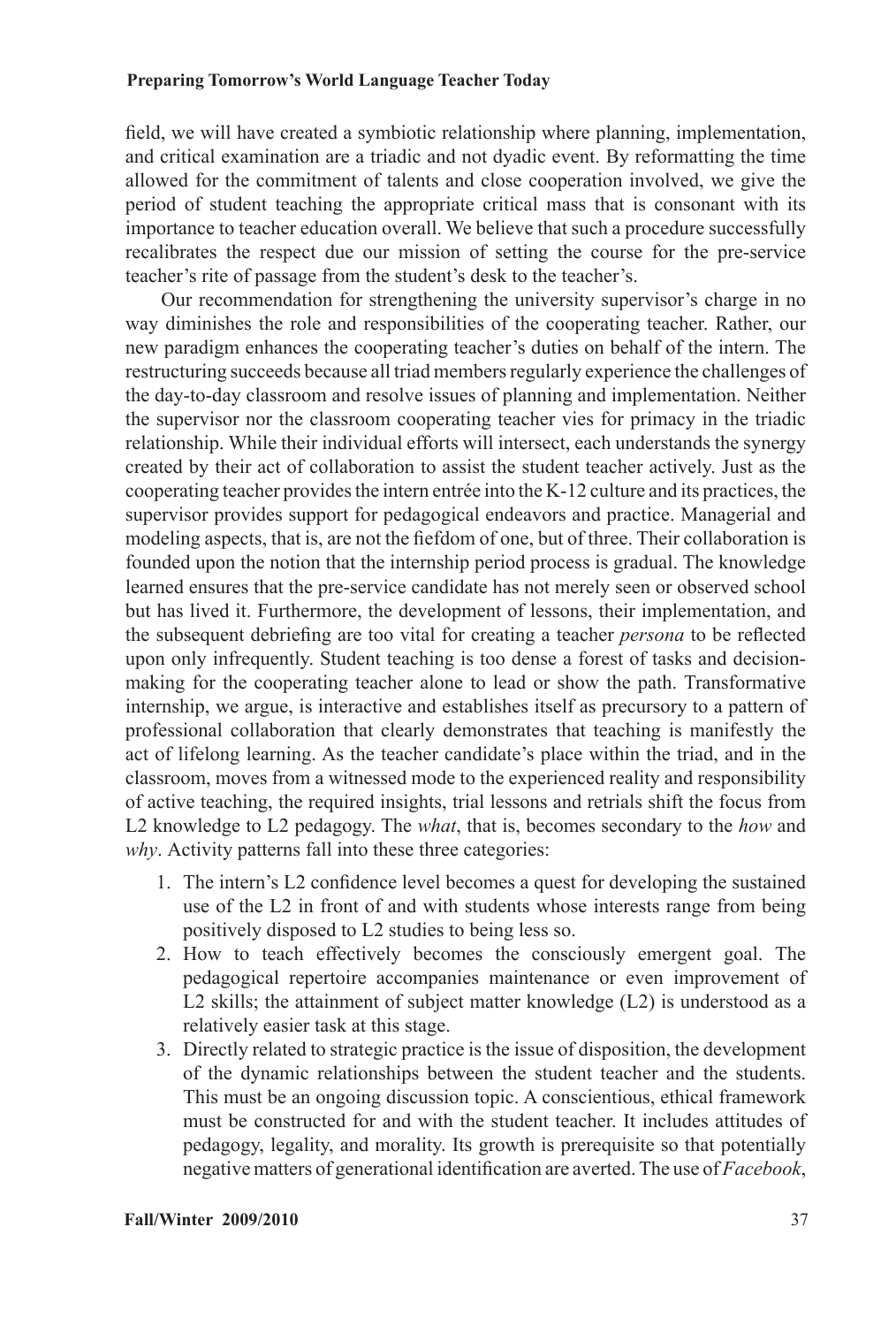for example, as a networking site used by both the teacher candidate and the teenaged students presents concerns to parents and others.

Emotional and/or physiological and sociocultural proximity may not necessarily produce the desired optimum teaching and learning environment, despite fictionalized portraits of the novice teacher as iconoclastic buddy whom mass media made an indelible cultural product of post-World War II American film and television. Stellar examples of this genre range from the 1948 film *Good News* through *Our Miss Brooks* and *Room 222* to *Dead Poets' Society* (Raimo, Delvin-Scherer, & Zinicola, 2002). Their expected growth, no matter how formulated or abbreviated through references to popular culture, provides teacher candidates with quantifiably increased support and reflective rehearsal. The collaborative behaviors mandate the realization that learning to teach and teaching are not stand-up acts. They are not to be conflated with the act of working in a stand-alone classroom setting that has been characterized as one adult surrounded by many children.

At this time of pre-service or even before, during methods course work, the question of the intern's L2 knowledge has undergone a substantive mode shift. The paramount task is no longer maintaining or improving the target language. Instead, the challenge becomes the modes of L2 usage. Ease, fluidity, and fluency — certainly appropriate aspects of an exceptional level of speaking skills such as the OPI Advanced-Low status and higher delineate — are also hallmarks of the classroom ambiance that define and frame contemporary communicative language teaching praxis. Admittedly, some textual materials may obligate the student teacher to acquire new domains of L2 knowledge. Rather, it is the perceived unforced, straightforward, unconscious production of the L2 that predetermines the necessary modeled usage that promotes students' L2 achievement. The uncertain or apprehensive use of the L2 by the student teacher will, we maintain, lead

*At this time of preservice or even before, during methods course work, the question of the intern's L2 knowledge has undergone a substantive mode shift. The paramount task is no longer maintaining or improving the target language. Instead, the challenge becomes the modes of L2 usage.*

students, especially those in secondary settings, to draw two conclusions; each is unfavorable to a successful internship:

- 1. The teacher candidate cannot practice what he or she preaches, i.e., mastery of the L2; the students will think, "If he or she can't speak well, how am I expected to — and why!"
- 2. The candidate's language breakdowns will invariably lead to English becoming the language of real communication for the class, with only an occasional set of bursts in the target language that must be endured until the teacher returns to English.

Thus, the objective of communication, real-language achievement, is left by the wayside.

Encyclopedic language proficiency of the teacher candidate is not our desideratum at this point. The visible, audible demonstration that his or her knowledge base is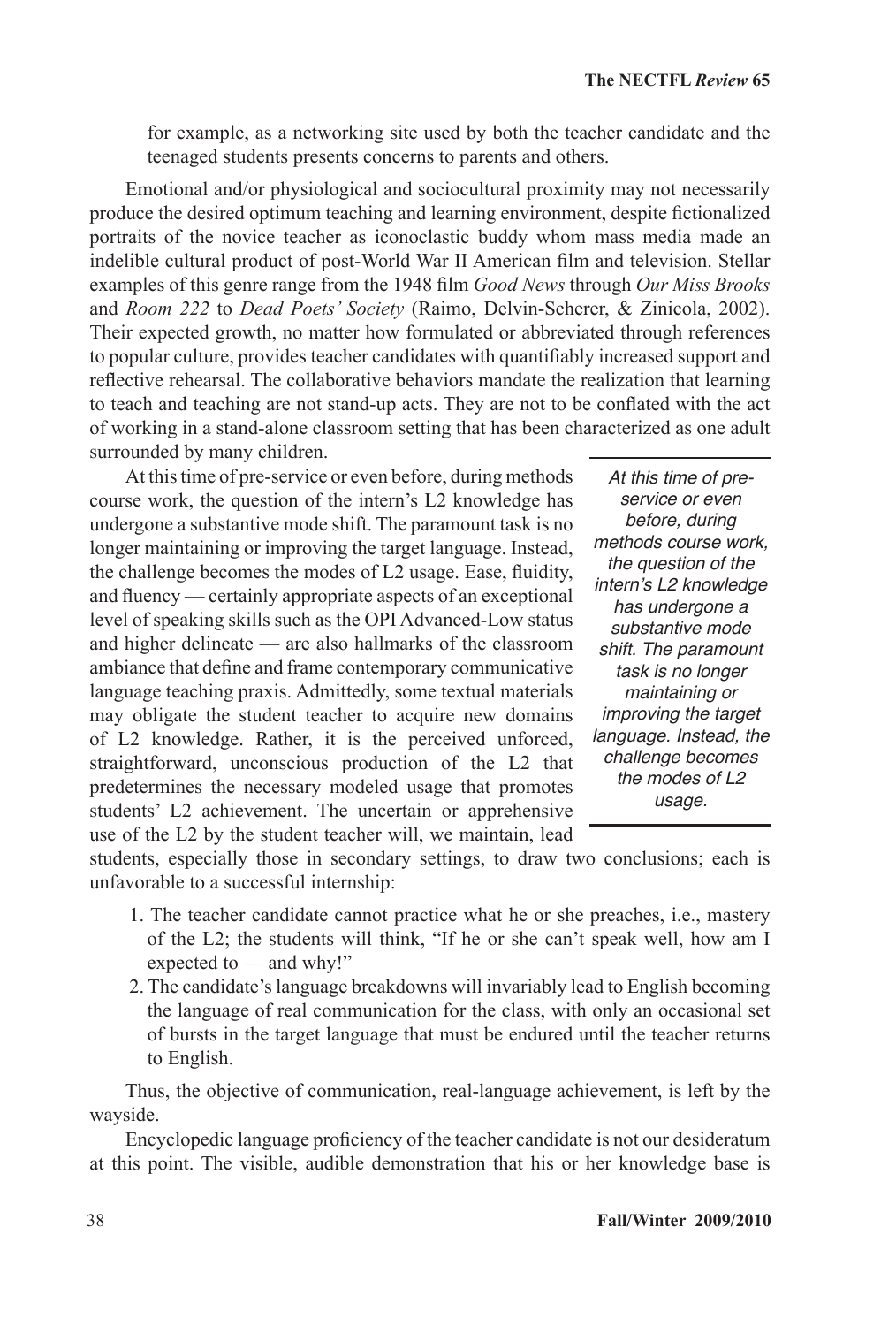expanding is an acceptable condition, so long as the audience — the students and their parents — perceives a conversational skills set on the student teacher's part that is commensurate with the role of teacher, and not that of student. A sample of L2 knowledge expectations summarizes the challenge of conveying confidence in L2 use:

- Classroom language expressions, from saying "locker" in German to "Well, let's continue" in French, etc., are mandatory aspects of the teacher candidate's language;
- Discourse behaviors, of appropriate extended length, such as those employed in the modeling of activities or presentational parts of a lesson, are well-formulated, and require no (or very few) false starts or re-statements in English. Connectives and repetitive, routinized L2 language (Fillmore, 1985) are present;
- Textbook chapter vocabulary does not present linguistic stumbling blocks to communication. The student teacher demonstrates a solid grasp of the new lexical items.
- Age- and learner-appropriate topics, be they Hip-Hop music in German or the local Spanish language radio station scene are or become a field of professional growth. Possibilities include film, video, youth culture, advertising, content-related topics in geography, governments, sports, games and songs, for example, complement cultural products, practices, and perspectives (Peterson, 2004) found in traditional formats. In other words, the student teacher as lifelong learner yields right of way to the student teacher as lifelong teacher (*PS* 6).

The interplay between language knowledge and language usage as above described brings with it the welcome interaction of L2 and pedagogical knowledge. The student teacher filters the language and its usage in class through pedagogy, and vice-versa. Those transitional moments, for example, between a series of classroom activities, sometimes considered by observers as a dead-air zone in a classroom, become soaked up by that set of previously created and easily accessible sponge activities (Hernández & García, 2006). Thematic teaching units, to offer another example, are well-created series of student-driven, sustained activities that reinforce and even reformat known language for the student while affording the teacher candidate opportunities to demonstrate an expanded knowledge base-beyond that of the textbook-that enhances teacher-student language usage (Beane, 1997; Curtain & Haas, 1995). Additionally, interactive student-to-student learning activities such as information gap exercises (García & Hernández, 2007; Lee & VanPatten, 2003) produce scaffolded L2 achievement.

**Fall/Winter 2009/2010** 39 We have omitted specific details of the student teaching or internship period in order to emphasize those fundamental requirements that our conceptualized triad and its collaborative responsibilities have to the teacher-candidate for his or her professional growth. As a component of the continuum that we envision for producing highly competent and fully prepared beginning WL teachers, the triad model purposefully initiates a learning process beyond graduation. In this way, we afford greater emphasis to be given to the development of both pedagogical skills and class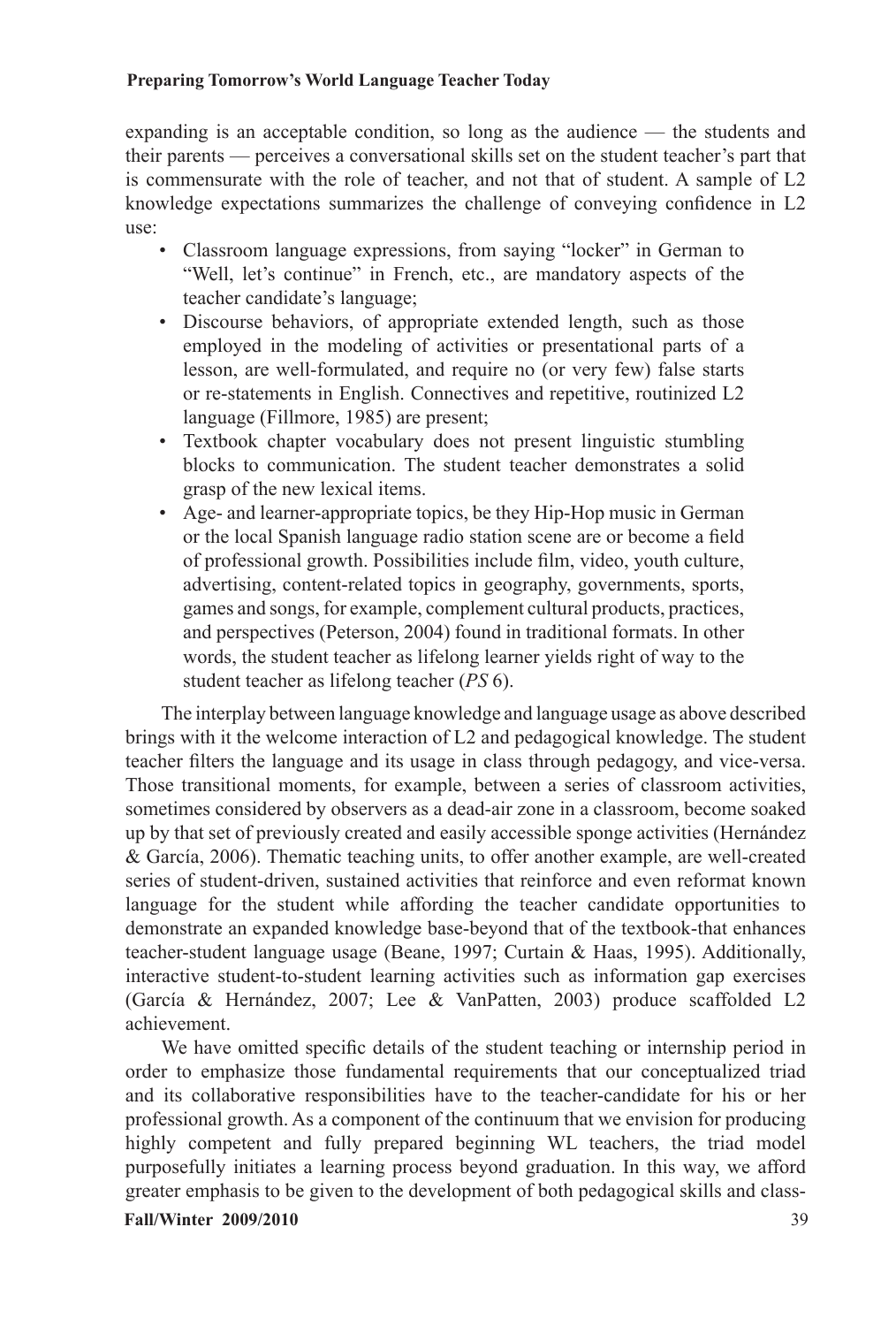related dispositions than customarily may be found in other induction models. By no means, however, should the teacher-candidate's intensive time of experimentation and reflection be considered a final step to *independent* classroom teaching. Supervisory roles and mentoring/support roles do not end with graduation and state licensure, as we now explain.

#### **Post-Graduation Induction**

The post-graduation phase of the beginning WL teacher's induction into the profession rests on the close collaboration between the school district, the university and the novice teacher that has been cultivated during pre-graduation or pre-service work. As such, it continues the evolving integration we have described. The already established triadic partnership continues beyond the pre-service time, into at least the first academic year, and assumes a new configuration. We next provide a condensed version of the proposed process; a more comprehensive study by the authors is being prepared for the near future.

*The post-graduation phase of the beginning WL teacher's induction into the profession rests on the close collaboration between the school district, the university and the novice teacher that has been cultivated during pregraduation or pre-service work.* 

 Research documents the need for on-going support (Wong, Sterling, & Rowland, 1999; Yopp & Young, 1999), and, consequently, thoroughly grounds ACTFL/NCATE mandates for the integration and full engagement of classroom WL teachers in teacher training efforts (PS 6a). Further, our rationale is founded on well-executed research studies that conclude that novice teachers often struggle as they make the transition from the role of pre-service candidate to that of actual classroom instructor (Fry, 2007). Due to the challenges they encounter, a substantial number consequently leave the profession after a few brief years in the classroom (Ingersoll & Smith, 2003). These researchers note that "between 40 and 50 percent" resign after just five years, with 29% of these teachers expressing "dissatisfaction with teaching as a career or with their specific job" (p. 32).

There are of course proven approaches to curtail the mass exodus of new educators. Darling-Hammond (2003) urges teacher educators to begin adequate initial teacher preparation early, so as to indeed keep beginning teachers in the profession immediately following their first few years and beyond. Through her research, she has also found that those novice teachers who remain in education report a high level of satisfaction with their knowledge of curriculum materials, student assessment, lesson planning, technological ability, content area knowledge, pedagogical skills, and classroom management skills. And so it is through the articulated induction period from pre-service to first-year teacher, which we favor, that the attrition rate for the novice WL teacher can be reduced. Blair-Larsen and Bercik (1990) offer a plan the framework of which presages and parallels our suggestions for post-graduation activities. They proposed that this "period of transition from student to professional when beginning teachers are offered supervision and support as they adjust to their new roles" (p. 3) should consist of two parts. Part One is a summer in-service program consisting of 2 weeks; the second component, Part Two, is a system of mentoring,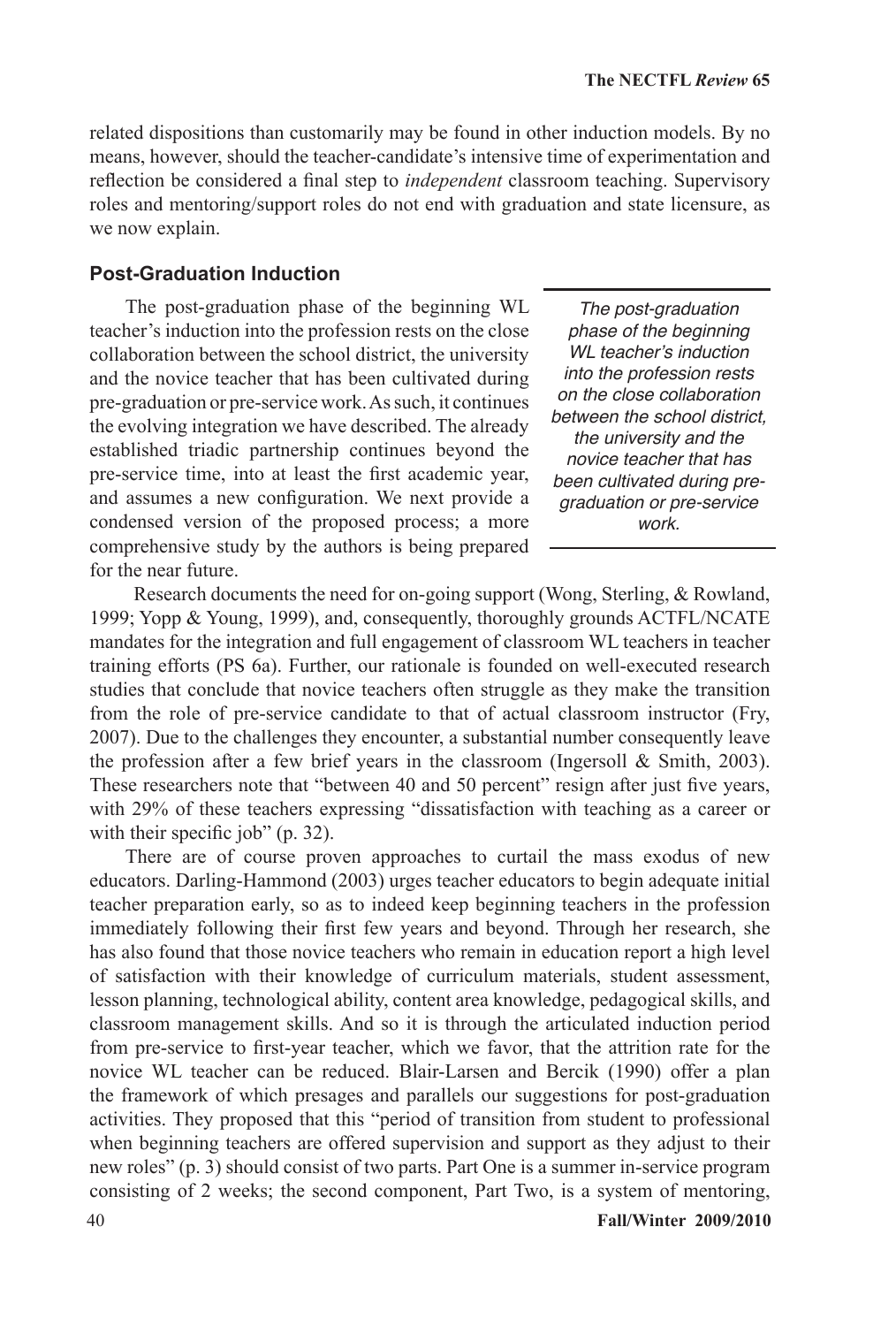coaching, and visitations. The second period would include follow-up graduatelevel coursework, collaborative teaching efforts, in-field supervision, online support activities and workshops throughout the first teaching year. This two-part continuation of our induction model follows.

# *Part One: The Summer In-Service Program*

The teacher training institution, in concert with the cooperating school district, formulates and executes this vital new teacher workshop. It will examine, but not be limited to, those aspects of the district's operational activities and educational goals: the school culture, classroom organization, and the local WL program. A sample workshop series is detailed next.<sup>9</sup>

# *The School Culture*

Each individual school has its own particular culture, or hidden curriculum, consisting of a set of unwritten rules and expectations of behavior (Bieber, 1994).

*Each individual school has its own particular culture, or hidden curriculum, consisting of a set of unwritten rules and expectations of behavior*

Therein lies a common or universal knowledge base that all new instructors need to have, regardless of their school assignments, and prior to assuming initial, first-days-ofschool duties. During this two-week staff development time, facilitated by the two senior members of the triad, the WL methods professor at the university and the WL mentor teacher (joined also by the district WL supervisor, should one exist), the following essential questions are addressed:

- Where do I teach, in one room or in several? Where do I park? Where do I have lunch? Do I have an office-type workspace?
- What is the discipline protocol, the expectations for student/teacher interactions, and parental involvement in this matter? What governance policies apply to the role and scope of homework? Is there a grading policy?
- What technologies and equipment will I have available in my classroom(s)? What is their expected role in classroom instruction? How do I find technical support in the building? Do I need special training on the technologies available?
- Who can help me at my building with the many details and advisories found in the New Teacher Handbook that I just received? Who can help me with specific issues not addressed in the handbook?
- What is the expected professional attire for the classroom?
- Does the principal require me to submit lesson plans? Do I need to use a specific format?
- What is the policy for sick days, personal and professional leave? What is the paperwork associated with requesting leave? Do I need to call the principal when I am ill, or do I tell my department chair or a secretary? Do I need to have a week's worth of contingency plans for my students? Who gets a substitute for me?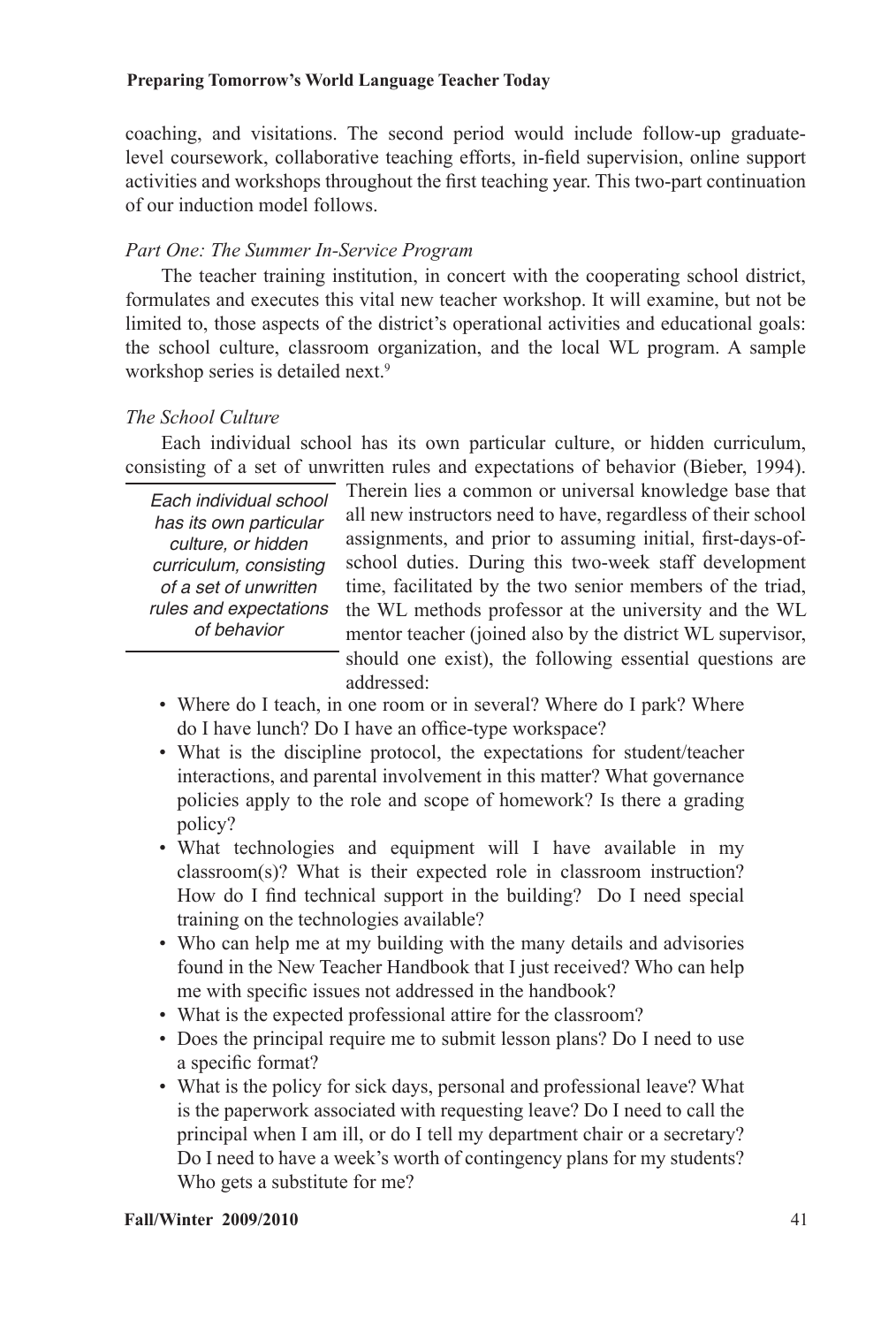- What tools are in place for parent/teacher communication? How often and what protocol should be followed?
- Am I expected to sponsor or participate in extra-curricular activities? If so, what are the school's expectations for me in terms of time, travel, and finances? If there is no budget, what procedures must I follow to have a Language Club candy sale?
- How do I keep anecdotal records/documentation of my contact with students and their parents/guardians?
- How do I conduct a parent-teacher conference, and who can help me prepare for such a meeting? What about the "Meet the Teacher Night?" When? Who? How?
- How do I seek assistance for a student with special needs? To what extent is there support for helping this student with my subject area?
- What is the school policy on field trips? Do they frown on or even deny trips to the ethnic restaurant, for example, but approve of museum visits? What are the policies for inviting outside speakers? Do I get them approved? By whom?

*Classroom Organization* 

- Which textbooks will I use? When do I distribute them to my students? What about ancillary materials, online or in hard copy format? Do I give these out, or do I have simply one class set for each level I teach? What about copyright issues and copies of some pages? What can I do with the texts and what may I not do?
- Do students pay an additional fee for WL classes? Am I allowed to ask students to purchase special materials for my class? What do the library holdings look like for my language?
- Is there a language lab that my students can use? How do I use it? What software and materials are available for our use? How often? How do I schedule it? If there is no lab, how do I access laptops on a cart?
- If there is a budget for them, how do I order special non-print teaching peripherals or materials to use in my classes? How often can I use them? Do I need permission to do so?
- Do I have a special departmental lesson plan format that I must follow? Do I submit my lesson plans to my department head?

*The School District World Language Program* 

- What is the district's WL curriculum? What part does culture and the four linguistic skills have in it? How are the national standards integrated into the curriculum? Where is the curriculum, and how do I access it?
- Is there a midterm or end-of-the-term test for each language? How and when is it given and assessed? Am I responsible to conduct an item analysis for summative assessments?
- What languages are offered? How are they articulated in the district?
- Is there a program supervisor for WLs? Does the supervisor evaluate me? How often? Which evaluation framework is used?
- What type of support is there for teacher professional development?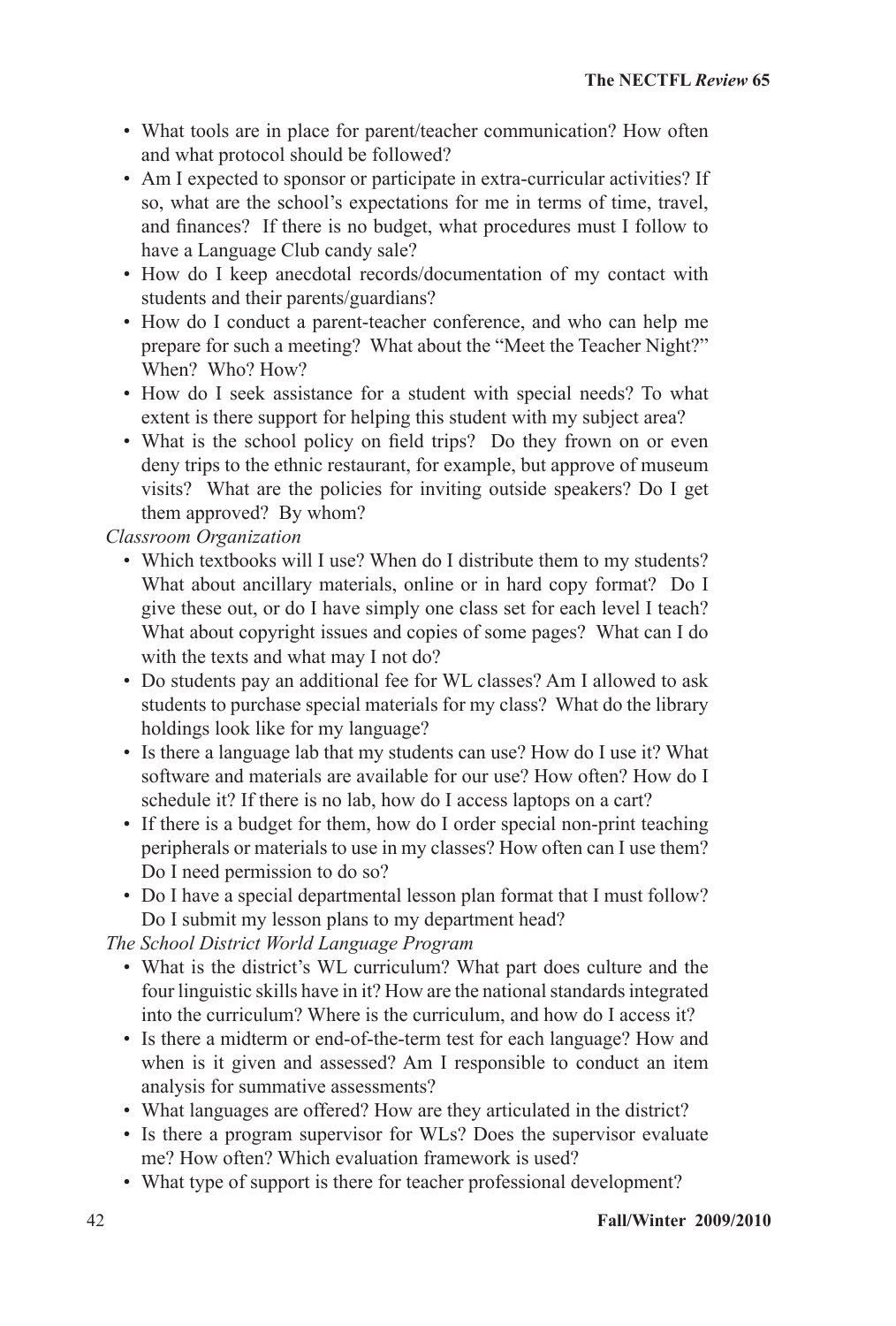In summary, these topics take place in an interactive workshop format at the K-12 site. Depending on the degree of technological support available, parts of these sessions can also occur in a virtual environment. Ideally, the host classroom would belong to a teacher who had been a graduate of the project. Thus, the mentorship cycle continues, and utilizes the triadic nature of collaboration that we promote. Part Two of the post-graduation induction process evolves over the period of the new school year.

# **Part Two: The Mentoring/Visitation Component of Post-Graduation Induction**

The authors anticipate that the second part of the novice WL teacher's mentorship would commence on the first day of the school's regular or general in-service program, which is distinct from the special two-week WL summer in-service. Some strands or topics that had been touched upon during the earlier two weeks will of course be considered during this time, and, indeed, may reoccur throughout the entire year. The first-year teacher would have already met and worked with his or her in-school WL mentor teacher, who in an ideal scenario would be a recognized veteran WL teacher. In some cases, as one would expect, it might happen that the field-based mentor teacher also will have undergone a similar induction process from years earlier. In situations such as these, that is, the former mentee now becomes the mentor, and thus the support cycle continues. The school district's mentor teacher would have participated in the two-week in-service as a co-presenter with the university's teacher educator, and already be familiar with his/her novice colleague mentee. This WL classroom teacher mentor might even receive professional development credit hours from his/her school district for participating in summer in-service session. Members of the triad would work together throughout this first year, and possibly longer, as they deepen and broaden the necessary compatibility and trust levels. The novice teacher would be coached and nurtured, and thus would feel free to seek guidance on any school-related issues that might arise. Being part of the mentoring/coaching team and a WL language teacher, the mentor teacher would be comfortable seeking guidance from the teacher education program's liaison — the methods professor, who attends regularly-scheduled meetings in the schools and conducts observations on a sustained basis — even accompanied by his/her new pre-service students, when (of course) agreed to ahead of time by the host teachers. Informal observations and conversations with the new colleague would occur during each visit. The theme or topic of a specific get-together would focus on a particular skill or concern expressed by the new teacher in the course of this first year. In addition to the face-to-face encounters of the triad members, virtual meetings and conversations (via an Intranet environment, teleconferencing webcam session and/or controlled blogs) could also transpire.

**Fall/Winter 2009/2010** 43 It is possible that the university could establish a for-credit situation that would assist the novice teacher in achieving two other goals, securing an advanced degree and/or moving closer to the next increment on the school district's established step or salary scale. If the new teacher is not terribly overwhelmed with establishing himself/ herself during the first semester, it is possible that the second or spring semester of the school year would be an appropriate time to enroll in a university course whose topic or theme would support the teacher's K-12 activities. Such courses as Advanced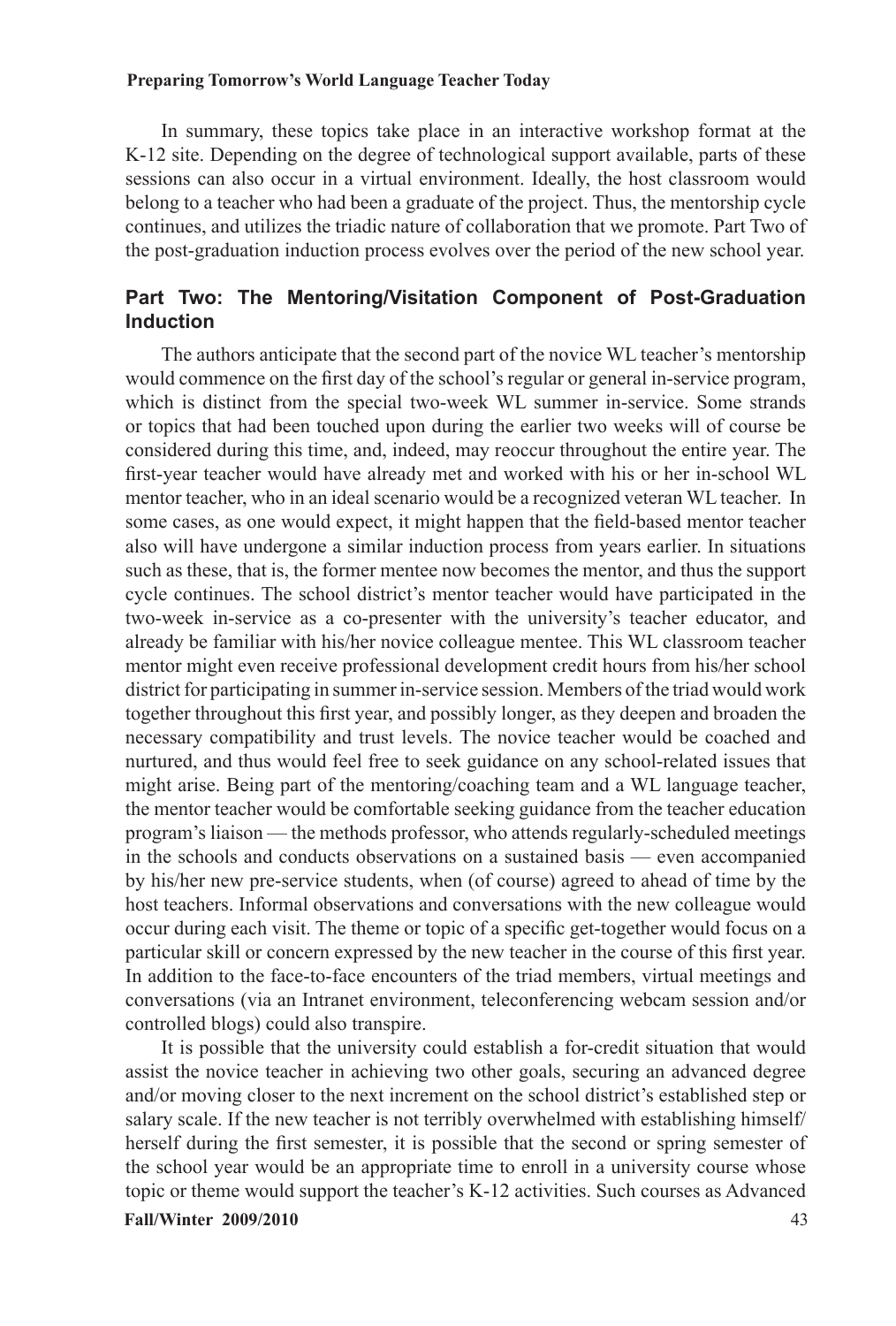Conversation or Francophone or Hispanic Literature could be useful and rewarding, just as would be a course or two in the Education Department that firmly aligns itself with the interests or challenges that the beginning teacher has encountered in the reality of the K-12 classroom.

Given the reality of both fiscal and personnel resources available to sustain professional support for the novice WL teacher, the triad model that we have presented here could certainly become more comprehensive, and be expanded from including a single new teacher mentee from one school to a cohort of WL mentees from either the same school or from different schools within the same school district. Thus, a small group of beginning teachers could be mentored, nurtured and supported by the same cadre of mentor teachers and university personnel. Such an arrangement, given adequate resources, would bridge the concept of a single triadic activity to the widely-

accepted Professional Development School (PDS) model of teacher support. Our proposed triad model, however, is indeed different from the PDS triad model, wherein there is an already-established support triad consisting of a university mentor assigned to the PDS to work with novice teachers from a variety of content areas, and their content-specific classroom mentor teachers. Our model is discipline-specific (WL study), its context or pedagogical thrust directly related to language acquisition.

Summer travel and language/culture activities to enhance both the language proficiency and cultural awareness levels of the beginning WL teachers are but the next step for the latter, and can be part of a set of recommendations or goals that the triad's members help to create.

program officials and the local mentors.

*Any variation or additional component derives from our belief that the potential for successful induction is directly related to the quantity and quality of support that the novice teacher receives from the methods and university program*  officials and the local *mentors.* 

The above are but a few of the possibilities for the postgraduation induction period. Any variation or additional component derives from our belief that the potential for successful induction is directly related to the quantity and quality of support that the novice teacher receives from the methods and university

In eulogizing his recently assassinated brother Robert F. Kennedy in June of 1968, the late Senator Ted Kennedy set forth their mutual belief that humankind is responsible for charting a course to a better tomorrow, saying, "Our future may be beyond our vision, but it is not completely beyond our control."10 The amalgam of reality and hope that we hear in this eloquent but simple declarative statement is especially apt in the context of our discussion on language teachers and teacher educators. We cannot predict the future, to be sure. Nor can our profession leave the mapping of that time and place to a governing entity, however, without ensuring first that we veterans formulate, espouse, and endorse well-considered means that propose an improved end, or reform of teacher education — and that our voices be heard, attentively and with the respect due our experience and research findings. At the beginning of this paper, we reminded the reader that American teacher education is based on the perception of a direct relationship between student achievement and teacher preparation, and will continue to be thus evaluated. The sometimes verifiable disconnected or, in some instances,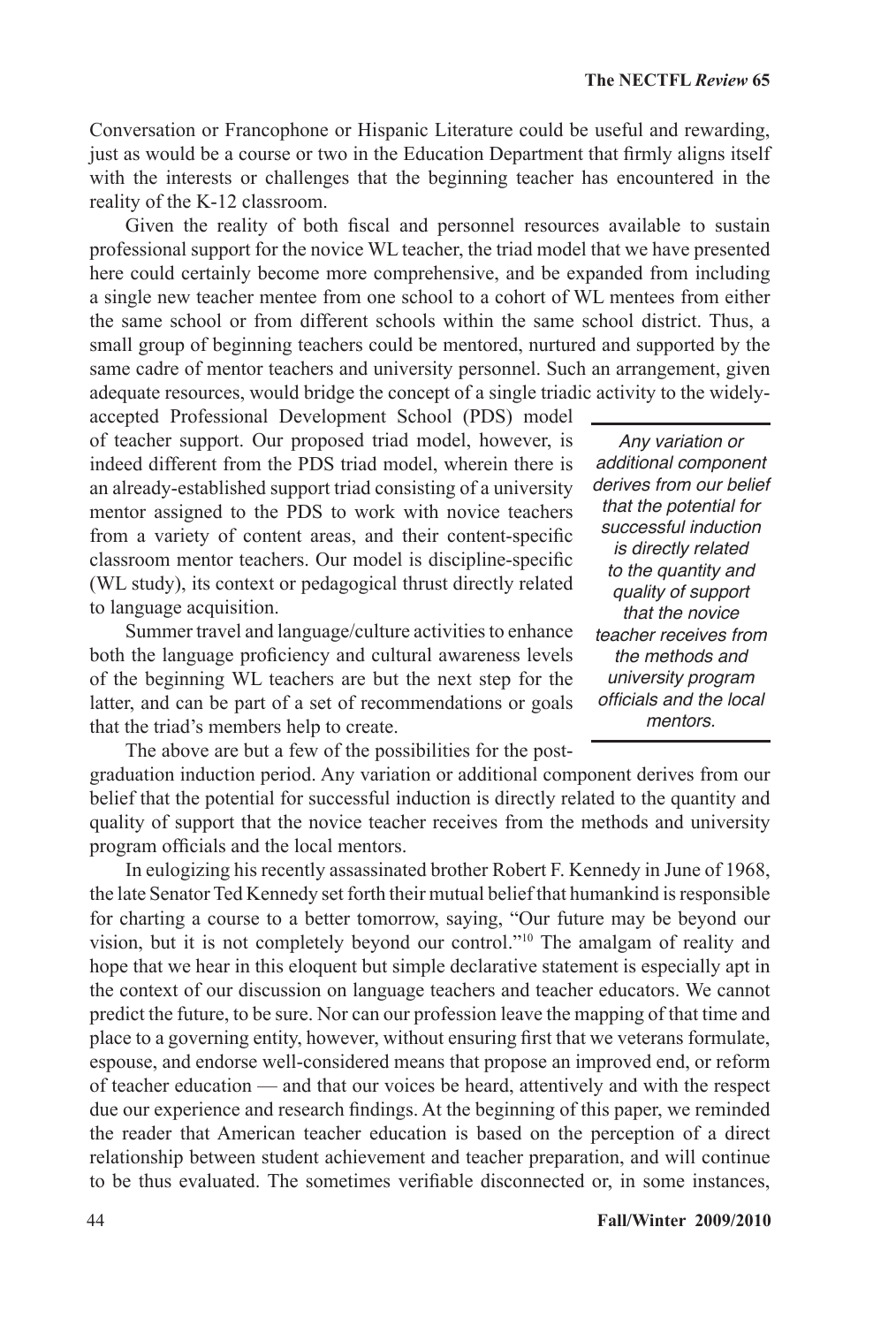coincidental preparation of WL teachers that occurs, will not serve our nation's children well as members of our inevitably increasing bilingual, multicultural society and world. The seamless induction process that we have proposed in these pages may seem revolutionary to some, prosaic and a well-trod pathway to others; the notion of a fixed triad of players as basic to change and its concomitant time and expense to produce success may seem to yet others as simply idealistic and unrealistic. Nevertheless, reform and change are, ironically, stable components of teacher preparation. How we address them for WL teacher-candidates begins with us.

# **Notes**

- 1. From among the many scholars and organizations that have wrestled with the topic of teacher education and offered solutions, we cite Levine (2006): "The nation's teacher education programs are inadequately preparing their graduates to meet the realities of today's standards-based, accountability-driven classrooms, in which the primary measure of success is student achievement. (The study) ... concludes that a majority of teacher education graduates are prepared in university-based programs that suffer from low admission and graduation standards. Their faculties, curriculums and research are disconnected from school practice and practitioners" (p. 1).
- 2. See Richey (2007) regarding the history of FLAP grants, and Falsgraf (2007) for technology in the WL classroom. Regarding Scebold's and Zimmer-Loew's many contributions to the profession, from the oral proficiency movement to the collaborative that created our national standards and after, the reader is referred to these essays for a representative sample: Scebold  $&$  Wallinger (2000), Wallinger  $&$  Scebold (2000), and Zimmer-Loew (2000). Kline (2001), on behalf of the Northeast Conference, wrote a memorial tribute to Scebold, in which she discusses his contributions, at: http://www2.dickinson.edu/prorg/nectfl/armemoriam3.html. Other tributes to Scebold may be found in the November/December issue of *Foreign Language Annals, 34, 6* (2001), and *The Modern Language Journal, 85, 4* (2001), 644.
- 3. The listing of US immersion programs from 1971-2006 is available online at: http://www.cal.org/resources/immersion/Doc/GrowthofTotalandPartial Immersion Programs in US.pdf
- 4. By no means do we suggest that study abroad is not an important WL induction component. It is critical; its investigation assists us in understanding the role of study abroad for second language acquisition. Indeed, one co-author recently published a research study on the efficacy of study abroad for language proficiency (Hernández, in press). Just as the NCATE standards call for an integrated studyabroad presence, we emphasize here the concept that second language acquisition be viewed as a totality of several types of experiences. Several language-using components, such as service learning, for instance, will assist students in achieving the language benchmark as complementary to study abroad programs. Study abroad should not of course be considered to be the only means to develop oral proficiency.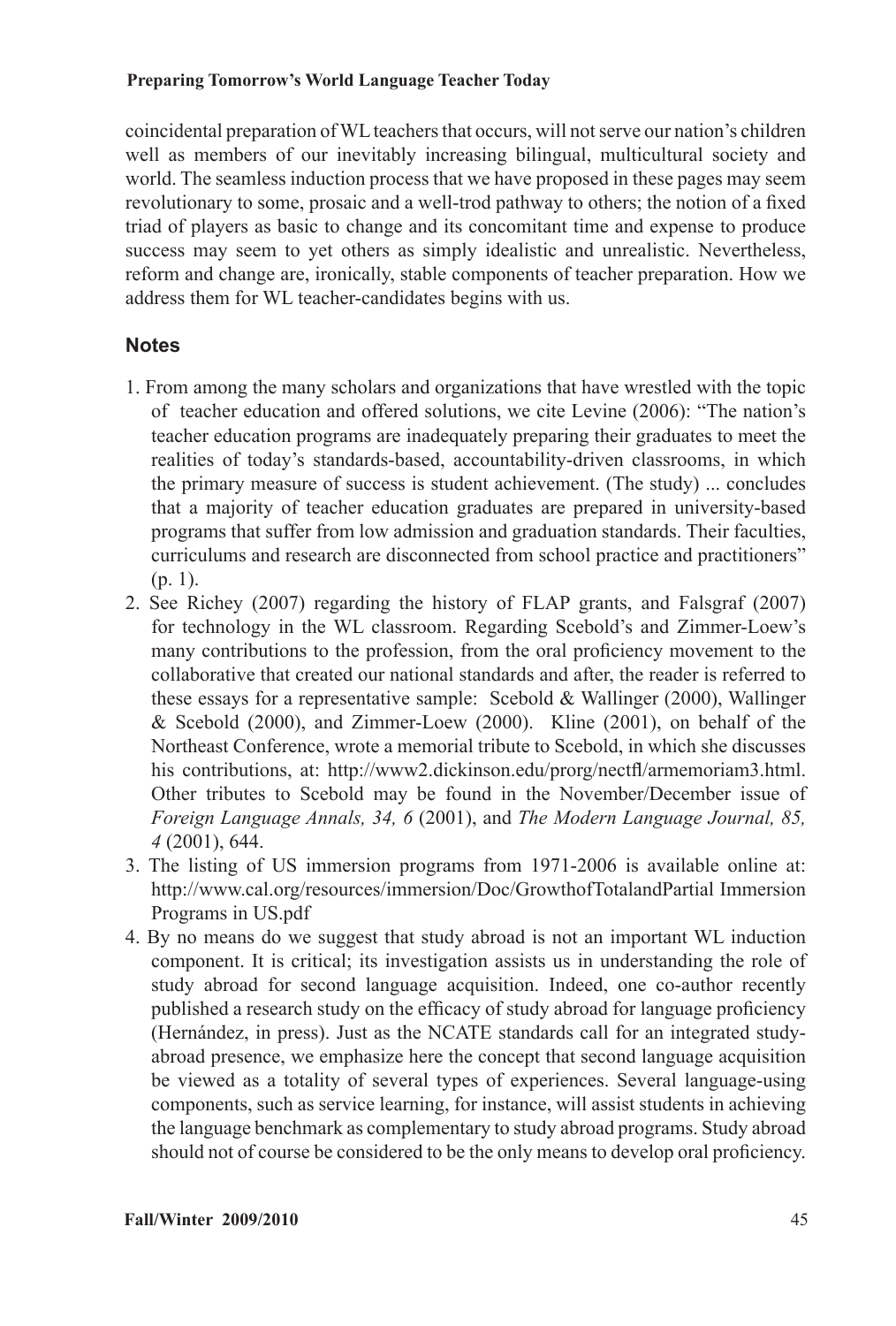Its absence, on the other hand, cannot be given as "the reason" why a department's WL teacher candidates cannot attain Advanced ratings on the ACTFL OPI.

- 5. We understand the economics involved; selling textbooks that feature alternative family situations in locales such as Florida (and its Proposition 2 of 2008), or California (and its Proposition 8), are important business-related factors when deciding on the expensive funding allocation for developing book projects. It is left to the teacher whose WL learning environment is situated in an American social experience to address the students' reality. See Dorwick and Glass (2003) for a cogent discussion on the (at times) significant disparities between WL education policies and actual textbook materials and classroom practices.
- 6. Their contributions also mandate change in another structural sector, the system of rewards under which they work. From the departmental perspective, the methods professors have assumed a differentiated dimension that is critical for program stability and success. It is imperative that they be contracted under promotion or tenure standards that are distinct from those of faculty who possess traditional language and cultural specializations.
- 7. We acknowledge that changing the job responsibility of the supervisor is a costrelated issue that this model must take into consideration.
- 8. Again, it is important that the university supervisor not rely upon infrequent monitoring visits to the intern, to offer some words of encouragement or make a suggestion between classes, or during a formal, after-school debriefing. Such meetings have played out in many schools for many decades, as the authors personally can attest to from their own pre-service preparation in different parts of the country — in three different decades (the 1960s to the 1990s). We have already argued that to continue previous practice in this regard is dysfunctional. It appeals, first, as a *de facto* condition to those who erroneously assume that teaching is but a matter of *practice*, a *sink-or-swim* journey until, finally, one *gets it right*. Second, the infrequency of consultation is disingenuous: it masks the requisite demand for attention to detail that must occur for the future teacher's success *and*  student learning.
- 9. The Blue Valley, Kansas, School District has instituted a 2-week, pre-service teacher workshop for beginning WL teachers. The authors acknowledge the work and achievements of their colleague, Diane DeNoon, District Coordinating Teacher, for her participation and presentation in the workshop we jointly offered at the ACTFL Annual Convention in 2007.
- 10. Senator Edward M. Kennedy. (1968) Tribute to Senator Robert F. Kennedy, June 8, 1968, St. Patrick's Cathedral, New York City. Retrieved August 28, 2009 from http://www.jfklibrary.org/Historical+Resources/Archives/Reference+Desk/ Speeches/EMK/

# **References**

*ACTFL/NCATE program standards for the preparation of foreign language teachers*  (2002). Yonkers, NY: American Council on the Teaching of Foreign Languages.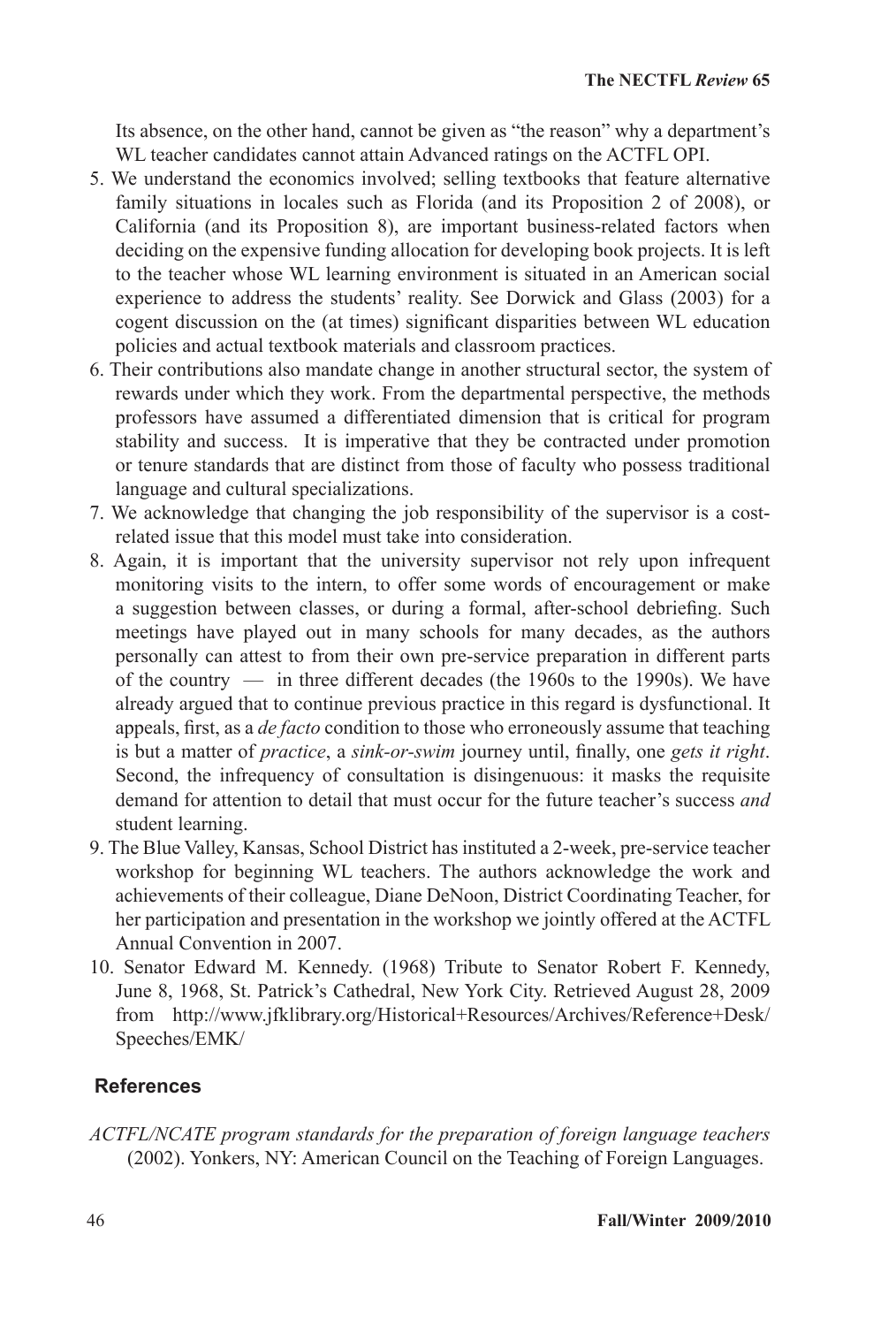- *ACTFL proficiency guidelines Speaking* (1999). Yonkers, NY: American Council on the Teaching of Foreign Languages.
- *ACTFL Performance Guidelines for K-12 Learners* (1998). Yonkers, NY: American Council on the Teaching of Foreign Languages.
- Allen, L. (2002). Teachers' pedagogical beliefs and the standards for world language learning. *Foreign Language Learning, 3,* 518-528.
- Beane, J. (1997). *Curriculum integration: Designing the core of democratic education.* New York: Teachers College Press.
- Bernhardt, E. (1992). *Life in language immersion classrooms.* Clevedon, England. Multilingual Matters.
- Bieber, J. (Producer). (1994). *Learning disabilities and social skills with Richard LaVoie: Last one picked…First one picked on.* Washington, D.C.: Public Broadcasting Service.
- Blair-Larsen, S.M., & Bercik, J.T. (1990). A collaborative model for teacher induction. (ERIC Document Reproduction Service No. ED 341 642)
- Byrnes, H. (1998). Constructing curricula in collegiate foreign language departments. In H. Byrnes (Ed.), *Learning Foreign and Second Languages: Perspectives in Research and Scholarship* (pp. 262-295). New York: Modern Language Association.
- Center for Applied Linguistics. (2006). *Directory of foreign language immersion programs in U.S. schools*. Retrieved June 1, 2009, from http://www.cal.org/ resources/immersion/
- Cooper, T.C. (2004). How foreign language teachers in Georgia evaluate their professional preparation: A call for action. *Foreign Language Annals, 37,* 37-48.
- Cummins, J. (1998). Immersion education for the millennium: What we have learned from 30 years of research on second language immersion. In M.R. Childs & R.M. Bostwick (Eds.), *Learning through two languages: Research and practice. Second Katoh Gakuen*
- *International Symposium on Immersion and Bilingual Education* (pp. 34-47). Katoh Gakuen, Japan.
- Curtain, H., & Haas, M. (1995). Integrating foreign language and content instruction in grades K-8. Retrieved on June 16, 2009, from http://www.cal.org/resources/ digest/int-for-k8.html
- Darling-Hammond, L. (2003). Keeping good teachers: What leaders can do. *Educational Leadership*, *60,* 7-13*.*
- Donato, R., & Brooks, F.B. (2004). Literary discussions and advanced speaking functions: Researching the (dis)connection. *Foreign Language Annals, 37,*183- 199.
- Dorwick, T., & Glass, W.R. (2003). Language education policies: One publisher's perspective. *Modern Language Journal, 87,* 592-594.
- Falsgraf, C. (Ed.). (2007). *National educational technology standards for students: Foreign language units for all proficiency levels.* Eugene, OR: International Society for Technology in Education (ISTE).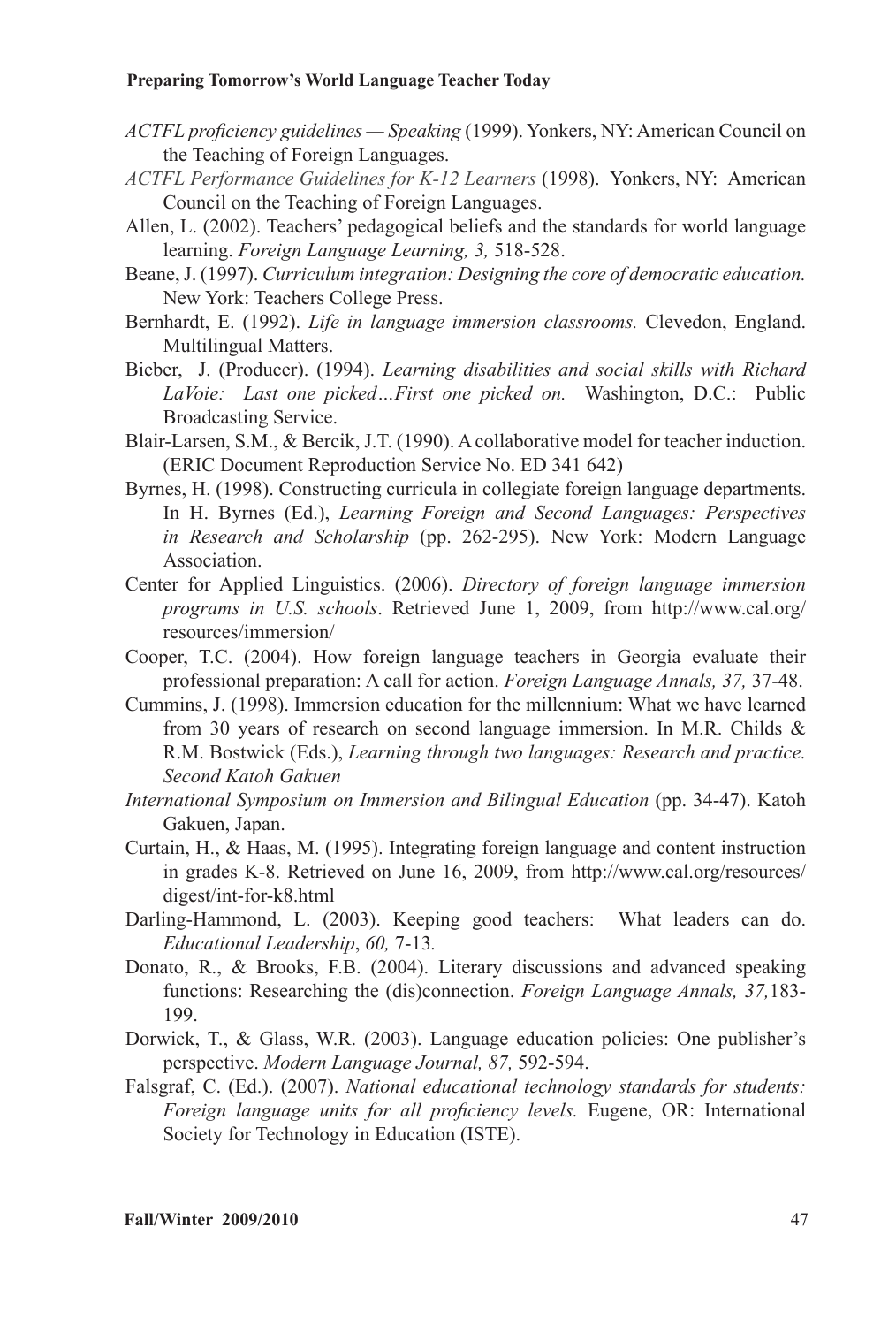- Fillmore, L. W. (1985). When does teacher talk work as input? In S. M. Gass  $\& C. G.$ Madden (Eds.), *Input in second language acquisition* (pp. 17-50). Rowley, MA: Newbury House.
- Fry, S. W. (2007). First-year teachers and induction support: Ups, downs, and inbetweens. *The Qualitative Report, 12*, 216-237.
- García, P.A. (1998). Allegro sostenuto: Concerns for the FLES administrator. In G. Lipton (Ed.), *A celebration of FLES: Sequential FLES, FLEX, and immersion* (pp. 29-44). Lincolnwood, IL: National Textbook Company.
- García, P. A. (2009). What every beginning language teacher needs to know…Or begins to learn. In G.C. Lipton (Ed.). *A practical handbook to elementary foreign language programs*. (5th ed., pp. 423-426). Lincolnwood, IL: National Textbook Company.
- García, P.A., Hernández, T.A., & Davis-Wiley, P. (2008, November). *From intermediate to advanced: Opening the mind to extended discourse.* Paper presented at the meeting of the American Council on the Teaching of Foreign Languages, Orlando, FL.
- García, P.A., & Hernández, T.A. (2007). Information gap activities: A standards-based strategy for promoting oral proficiency in a thematic context. *Florida Foreign Language Journal, 4,* 10-17.
- García, P.A., Davis-Wiley, P., Hernández, T.A., & Petri, E. (2003, November). *Student teachers and supervision: Priority concerns for tomorrow and today.* Paper presented at the meeting of the American Council on the Teaching of Foreign Languages, Philadelphia, PA.
- García, P.A. & Long, S. S. (1999). Recruitment and retention*. New Visions in foreign language education.* Iowa State University and Yonkers, NY: ACTFL. Retrieved August 29, 2009, from http://www.actfl.org/files/ public/ PaperWrittenByNewVisionsTaskForce.pdf
- García, P.A., Lorenz, E., & Robison, R. (1995). Immersion programs enter the middle school: Research, strategies, and considerations. In R. Donato and R. Terry (Eds.), *Foreign languages: The journey of a lifetime* (pp. 37-74). Lincolnwood, IL: National Textbook Company.
- García, P.A., & Petri, E. (1999, November). *Teachers for tomorrow and today.* Paper presented at the meeting of the American Council on the Teaching of Foreign Languages, Dallas, TX.
- García, P.A., & Petri, E. (2000, March/April). Reshaping the future of language teaching. *American Language Review,* 26-30.
- Harley B. (1998). French immersion research in Canada: The 1990s in perspective. *Mosaic, 6,* 3-10.
- Hernández, T. A. (In press). The relationship between motivation, interaction, and the development of second language oral proficiency in a study abroad context. *The Modern Language Journal, 94.*
- Hernández, T.A., & García, P.A. (2006). Rediscovering sponge activities: A strategic approach to time on task. *Vida Hispánica, 34,* 10-12.
- Ingersoll, R. M., & Smith, T. M. (2003). The wrong solution to the teacher shortage. *Educational Leadership 60*, 30-33.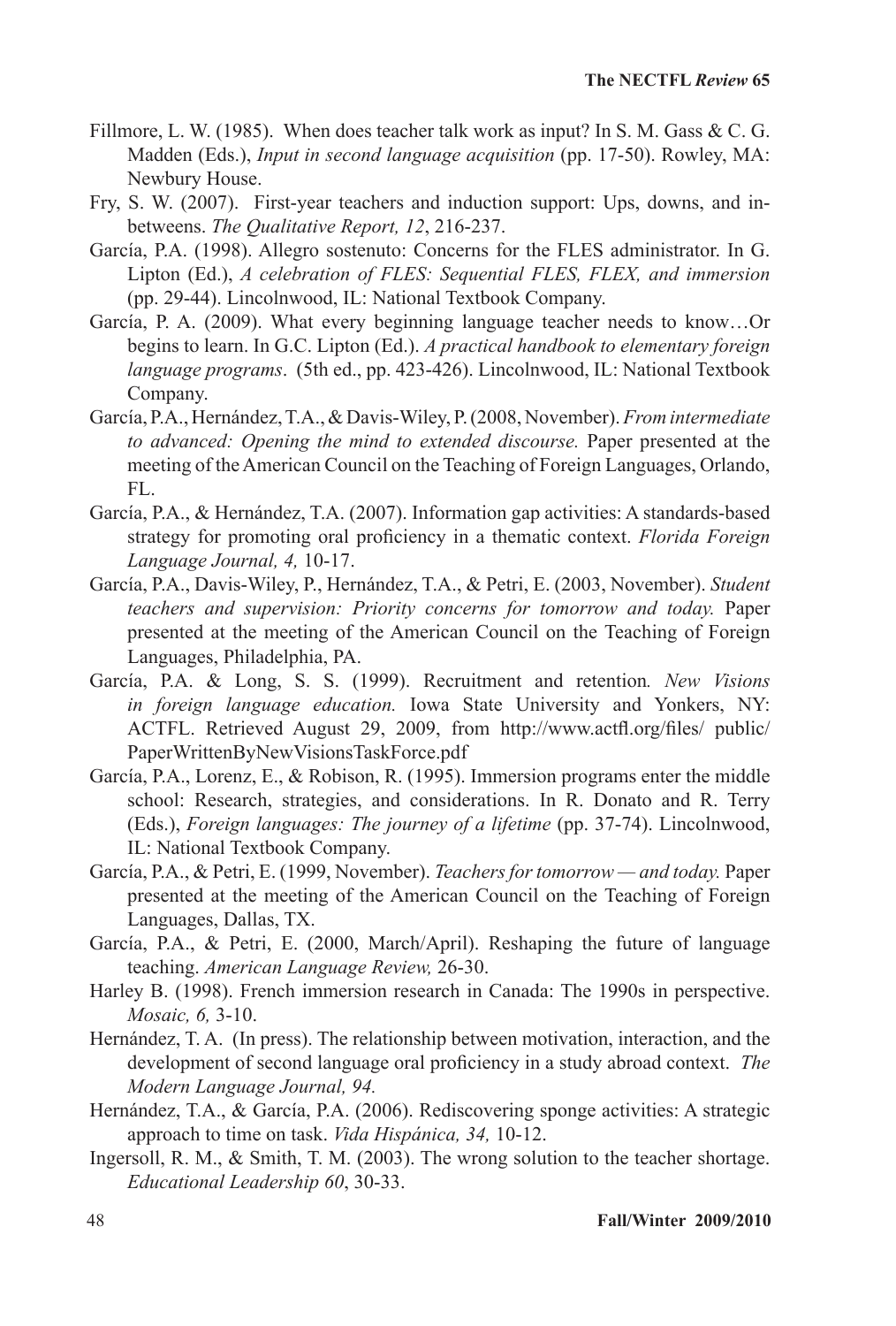- Koike, D.A., & Liskin-Gasparro, J.E. (1999). What is a near-native speaker? Perspectives of job seekers and search committees in Spanish. *ADFL Bulletin, 30,* 54-62.
- Lange, D.L., & Sims, W.R. (1990). Minnesota foreign language teachers' perceptions of their pre-professional preparation. *Modern Language Journal, 74,* 297-310.
- Lee, J.F., & VanPatten, B. (2003). *Making communicative language teaching happen* (2nd ed). New York: McGraw-Hill.
- Levine, A. (2006). *Educating school teachers.* Washington, DC: Education Schools Project. Retrieved April 10, 2009, from http://www.edschools.org/pdf/Educating Teachers Report.pdf
- National Association of District Supervisors of Foreign Language. (1999). *Characteristics of effective foreign language instruction.* Retrieved May 15, 2009, from http://www.nadsfl.org/characteristics.htm
- National Standards in Foreign Language Education Project (2006). *Standards for foreign language learning in the 21<sup>st</sup> century.* (3<sup>rd</sup> ed.). Alexandria, VA: Author.
- NCATE. (2008). *Professional standards for the accreditation of teacher preparation Institutions.* Washington D.C.: National Consortium for Accreditation of Teacher Education.
- Pearson, L., Fonseca-Greber, B., & Foell, K. (2006). Advanced proficiency for foreign language teacher candidates: What can we do to help them achieve this goal? *Foreign Language Annals*, *39*, 507-519.
- Peterson, B. (2004). *Cultural intelligence: A guide to working with people from other cultures.* Boston: Intercultural Press.
- Raimo, A., Delvin-Scherer, R., & Zinicola, D. (2002). Learning about teachers through film. *The Education Forum, 66*, 314-323.
- Raymond, H.C. (2002). Learning to teach foreign languages: A case study of six preservice teachers. *NECTFL Review*, *51,* 16-25.
- Richey, R. (2007). The foreign language assistance program (FLAP). *Learning languages, 18,* 19-20.
- Scebold, C. E. & Wallinger, L. (2000). An update on the status of foreign language education in the United States. *NASSP Bulletin, 84, No. 612,* 1-9.
- Schrier, L.L. (2008). The overwhelmed generation and foreign language teacher preparation: Developing strategies to work with the mental health challenges of preservice teachers. *Foreign Language Annals, 41,* 282-309.
- Schulz, R. (2000). Foreign language teacher development: MLJ perspectives 1916- 1999. *Modern Language Journal, 84,* 496-522.
- Tedick, C. (2009). K-12 Language teacher preparation: Problems and possibilities. *Modern Language Journal, 93,* 263-267.
- Tedick, C., & Walker, C. (1995). From theory to practice: How do we prepare teachers for second language classrooms? *Foreign Language Annals, 28,* 499-517.
- Thompson, C. (2005, January). *Addressing proficiency development in upper-division courses.* Paper presented at the 2005 Hawaii International Conference on Arts and Humanities, Honolulu, HI.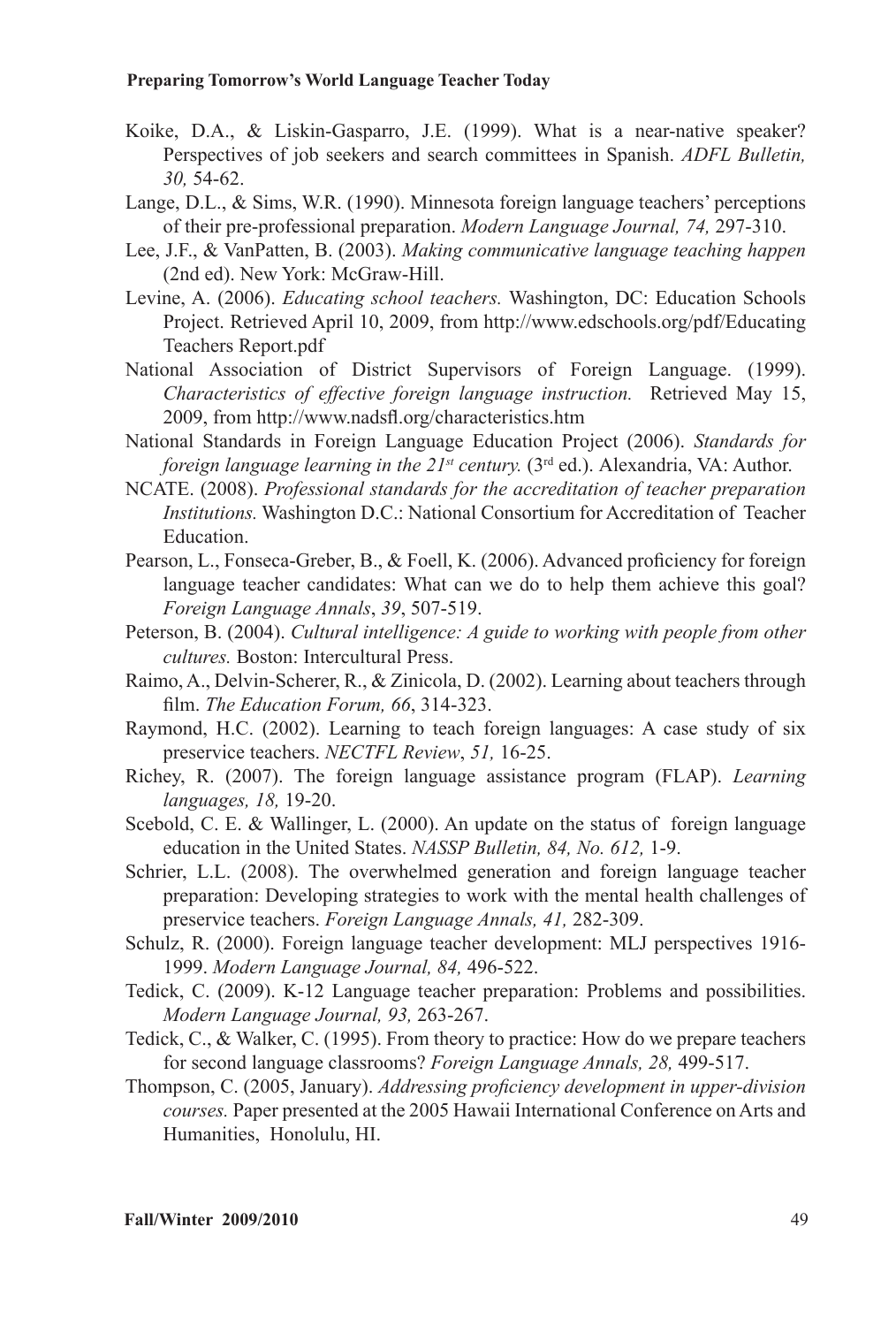- van Olphen, M. (2009). Four skills plus viewing. In G. Lipton (Ed.), *A practical handbook to elementary foreign language programs* (5<sup>th</sup> ed). (pp. 459-460). Lincolnwood, IL: National Textbook Company.
- VanPatten, B. (1987). Classroom learners' acquisition of *ser* and *estar*: Accounting for developmental patterns. In B. VanPatten, T.R. Dvorak, & J.F. Lee (Eds.), *Foreign language learning: A research perspective* (pp. 61-75). Cambridge, MA: Newbury House.
- Vélez-Rendón, G. (2002). Second language teacher education: A review of the literature. *Foreign Language Annals, 35,* 457-467.
- Wallinger, L. & C. E. Scebold (2000). A future shaped by a united voice. In R. M. Terry (Ed.), *Agents of change in a changing age. Northeast Conference Reports*  (pp. 211-236). Lincolnwood, IL: National Textbook Company.
- Wilbur, M.L. (2007). How foreign language teachers get taught: Methods of teaching the methods course. *Foreign Language Annals, 40,* 79-101.
- Wilburn-Robinson, D. (1998). The cognitive, academic, and attitudinal benefits of early language learning. In M. Met (Ed.), *Critical issues in early language learning: Building for our children's future.* (pp. 37-43). Reading, MA: Scott Foresman Addison Wesley.
- Wilkerson, C. (2008). Instructor's use of English in the modern language classroom. *Foreign Language Annals, 41,* 310-320.
- Witherspoon, T. (2006). Multimedia and millennials: Using images, sounds, and video to empower learning. Retrieved on September 20, 2008 from http://www.essdack. org/?q=node/983
- Wong, P.A., Sterling, H.A., & Rowland, P.M. (September, 1999). *Effective induction practices for beginning teachers: A qualitative research evaluation study.* Paper presented at the annual meeting of the Arizona Educational Research Organization, Flagstaff, Arizona.
- Yopp, R. H., & Young, B.L. (1999). A model for beginning teacher support and assessment. *Action in Teacher Education, 21,* 24-36.
- Zimmer-Loew, H. (2000). Professional development and change. In R. M. Terry (Ed.). A*gents of change in a changing age. Northeast Conference Reports* (pp. 169- 209). Lincolnwood, IL: National Textbook Company.

#### **Appendix A**

#### The Pilot Project for Teacher Induction

The pilot project referred to forms the basis of a grant proposal being prepared for submission in 2010. It is formulated upon many aspects of teacher induction that are discussed in this paper. We offer here a substantive summary of the activities and framework that is envisioned. Extensive detail has been purposely omitted for grantrelated reasons.

The project envisions four differentiated Centers for Language Teacher Education for pre-service candidates in world languages. This will be a collaborative entity between NCATE-recognized teacher education institutions and local K-12 districts